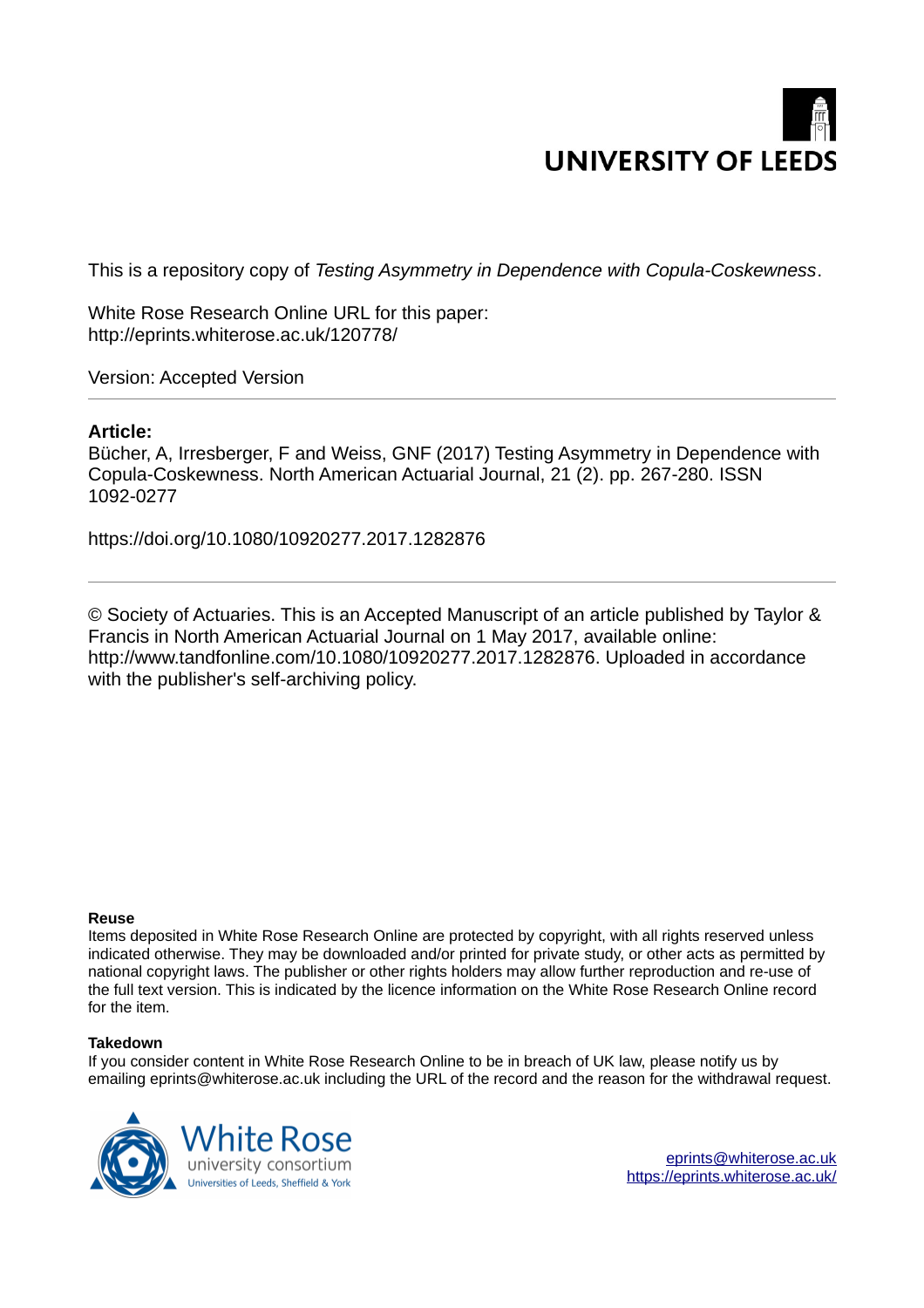# TESTING ASYMMETRY IN DEPENDENCE WITH COPULA-COSKEWNESS

### AXEL BÜCHER, FELIX IRRESBERGER, AND GREGOR N.F. WEISS

Abstract. A new measure of asymmetry in dependence is proposed which is based on taking the difference between the margin-free coskewness parameters of the underlying copula. The new measure and a related test are applied to both a hydrological and a financial market data sample and we show that both samples exhibit systematic asymmetric dependence.

Keywords: Asymmetry, coskewness, exchangeability, copula, diversification. JEL codes: C00, C12, C58.

### <span id="page-1-1"></span>1. INTRODUCTION

The past two decades have seen a steady increase in research on dependence modeling in general, and on copulas in particular. Not surprisingly, a vast amount of literature on inferential methodology for copulas has emerged, e.g., on parametric and nonparametric estimation [\(Genest et al.](#page-17-0), [1995](#page-17-0); [Omelka et al.,](#page-18-0) [2009\)](#page-18-0), on goodness-of-fit testing [\(Genest et al.](#page-17-1), [2009](#page-17-1); [Quessy and Bahraoui](#page-18-1), [2014](#page-18-1)) or on estimation in and testing of nonparametric subclasses [\(Genest and Segers](#page-17-2), [2009](#page-17-2); Bücher et al., [2011\)](#page-17-3), among many others. Possibly the main reason for the interest in copulas is the fact that, in contrast to correlation-based models, copulas allow for the modeling of different behaviours in the tail of a distribution.<sup>1</sup> For example, while the Gaussian copula is tail-independent and the Student's t copula is symmetrically tail dependent, other copulas like the Clayton or Gumbel–Hougaard copula are characterized by asymmetric tail dependence in the sense that the distribution's behaviour in the upper tail does not need to equal the behaviour in the lower tail. Despite the extensive work done on asymmetry in the tail dependence, however, asymmetry in the copula itself (also called exchangeability) and its importance in applied settings have so far received much less attention.

<span id="page-1-0"></span>A copula is said to be asymmetric (or non-exchangeable) if  $C(u, v) \neq C(v, u)$  holds for at least one pair  $u, v \in [0, 1]$ , i.e., if the distribution exhibits different behaviours in the upper left and the lower right triangle of the unit square. In applications, such a case can easily occur if, for example, there exists a causal relation between the two random variables. Surprisingly, asymmetry in dependence is seldomly studied in economics and financial econometrics despite its obvious usefulness.<sup>2</sup> This is perhaps even more

Date: January 12, 2017.

<sup>1</sup>Modeling the tail of a distribution is also relevant for various applications across disciplines such as risk management or actuarial science (see, e.g., [Peng](#page-18-2), [2008](#page-18-2); [Jong](#page-18-3), [2012;](#page-18-3) [Hua and Xia](#page-18-4), [2014\)](#page-18-4), which further explains the growing interest in those topics.

 $2$ This is in contrast to asymmetry in tail dependence, which has been extensively studied by, e.g., [Demarta and McNeil](#page-17-4) [\(2004](#page-17-4)); [Patton](#page-18-5) [\(2006](#page-18-5)); [Christoffersen et al.](#page-17-5) [\(2012\)](#page-17-5).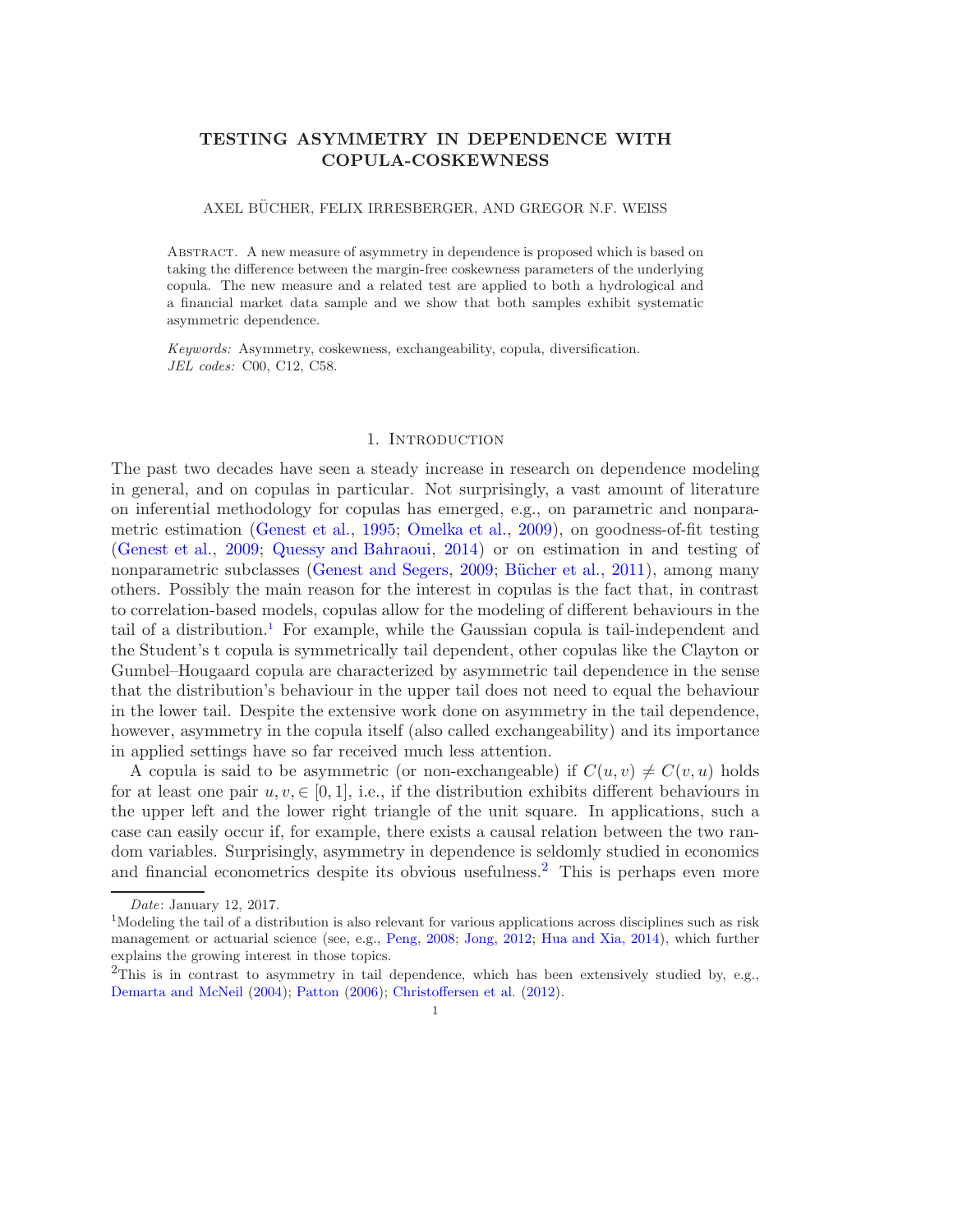surprising given the fact that the asymmetry of a copula is closely connected with the coskewness of a bivariate random vector, a concept widely used in the context of asset pricing theory (see, e.g., [Kraus and Litzenberger,](#page-18-6) [1976](#page-18-6); [Harvey and Siddique](#page-17-6), [2000;](#page-17-6) [Ang et al.,](#page-17-7) [2006](#page-17-7)).

In this paper, we exploit the relation between the asymmetry of a copula and the coskewness of a random vector and propose a new measure of asymmetry in dependence that is based on the difference between two coskewness parameters. Consequently, our new measure is easy to interpret and allows for an analysis of the question into which direction the copula is skewed. Just like Spearman's correlation coefficient is related to Pearson's correlation coefficient, our proxy for the asymmetry of a copula is related to coskewness. In particular, no moment conditions are necessary for its definition and it is invariant with respect to strictly monotone transformations of the marginals. As a central contribution, we propose an estimator for the coskewness parameter, derive its asymptotic normality and, based on the normal approximation, propose a test for detecting asymmetry of the copula (see also [Genest et al.](#page-17-8), [2011](#page-17-8) or [Quessy and Bahraoui,](#page-18-7) [2013](#page-18-7) for related bootstrap-based tests).

In our empirical study, we illustrate the usefulness of our test for both the modeling of flooding events and losses in asset management by applying our test to two data samples from hydrology and finance. Our results, which should be of particular interest to nonlife insurers, show that both samples exhibit strong asymmetry in their dependence that should be taken into account when modeling claims and losses.

The remaining part of the paper is structured as follows. In Section [2,](#page-1-0) we define our new measure of the asymmetry of a copula and discuss its properties. Section [3](#page-7-0) presents a Monte Carlo simulation study in which we examine the finite sample performance of our test for asymmetry. In Section [4,](#page-8-0) we illustrate our new measure by applying it to a hydrological and a financial market data sample. Section [5](#page-14-0) concludes. All proofs are deferred to an appendix.

### 2. A new measure of the asymmetry of a copula

Let  $(X, Y)$  be a random vector with joint cumulative distribution function (cdf) F and continuous marginal cdfs<sup>3</sup>  $F_X$  and  $F_Y$  and copula C. We recall Sklar's theorem which establishes the following relation between the joint distribution's cdf and its marginal cdfs:

$$
F(x,y) = C\{F_X(x), F_Y(y)\} \qquad \text{for all } x, y \in \mathbb{R}, \tag{2.1}
$$

where  $C$  is uniquely determined and given by the cdf of the random vector  $(U, V)$ , with  $U = F_X(X), V = F_Y(Y)$ . A copula C is called symmetric or exchangeable if the following holds true:

$$
C(u, v) = C(v, u)
$$
 for all  $u, v \in [0, 1]$ .<sup>4</sup>

While many of the most common copula models allow for radial asymmetry (in particular, the lower and upper tail dependence may be different), they often do not allow for

<sup>3</sup>The case of possibly discontinuous margins is briefly treated in Remark [2.4](#page-6-0) below.

<sup>&</sup>lt;sup>4</sup>This is not to be confused with the related concept of radial symmetry,  $C(u, v) = \overline{C}(u, v)$ , where  $\overline{C}$ denotes the survival copula associated with C.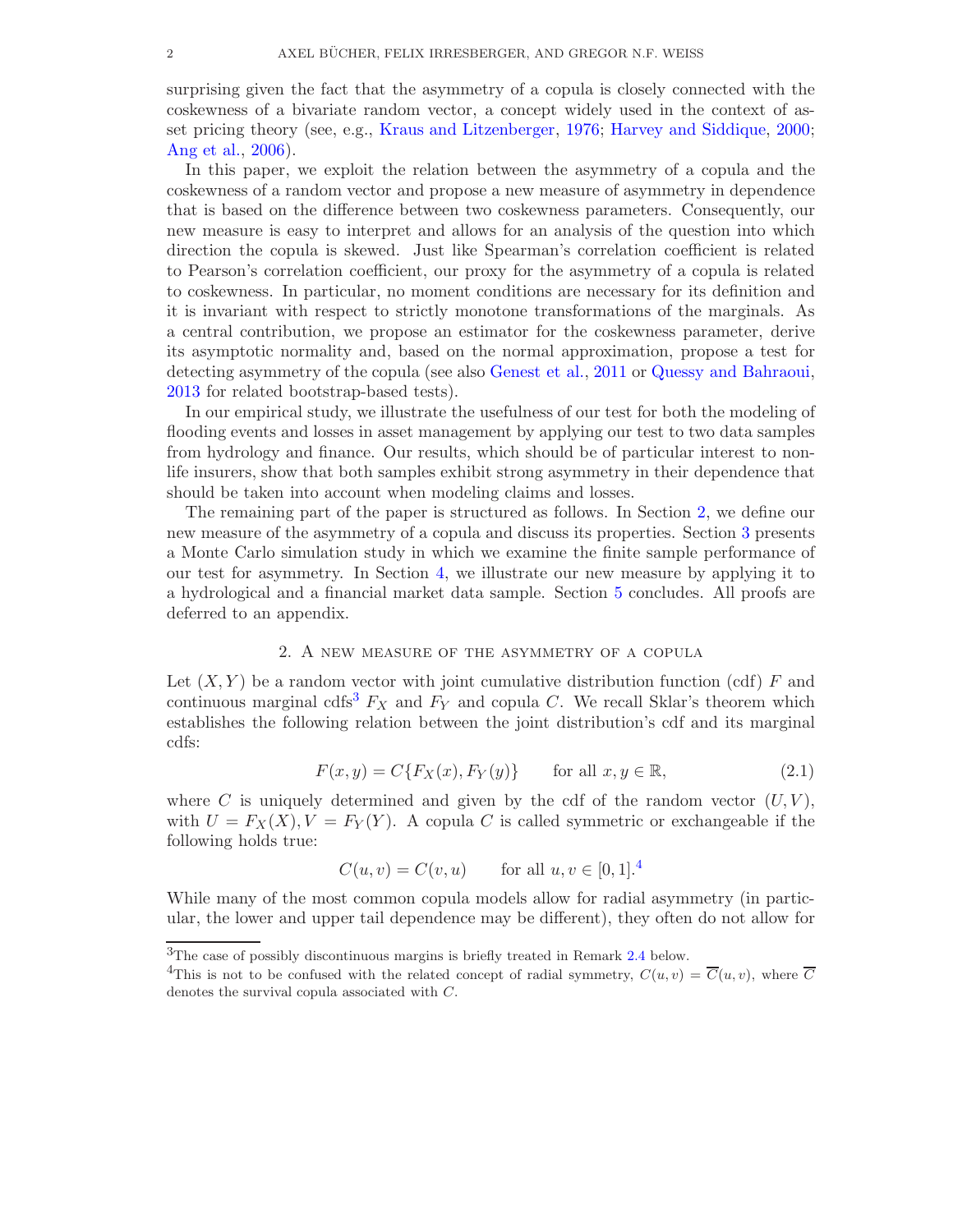asymmetry in the copula itself.<sup>5</sup> To detect such asymmetry, one could simply look at the difference of the two functions  $(u, v) \mapsto C(u, v)$  and  $(u, v) \mapsto C(v, u)$ , which is zero for symmetric copulas, and define the following measure of asymmetry:

$$
d_{\infty}(C) = 3 \sup_{(u,v) \in [0,1]^2} |C(u,v) - C(v,u)|.
$$

In fact, any distance between the two functions  $(u, v) \mapsto C(u, v)$  and  $(u, v) \mapsto C(v, u)$ may be used to measure asymmetry. It can be shown that  $d_{\infty}(C)$  takes values in [0, 1] (whence the constant 3), and it is equal to zero if and only if  $C$  is symmetric (see [Nelsen](#page-18-8), [2007](#page-18-8)). Replacing  $C$  by the empirical copula allows to define a test that may detect departures from symmetry, which was proposed by [Genest et al.](#page-17-8) [\(2011](#page-17-8)) with a recent application in [Siburg et al.](#page-18-9) [\(2016](#page-18-9)).

Obviously, a positive coefficient  $d_{\infty}(C)$  is hard to interpret when one is interested in the direction of the asymmetry. However, in many applications it is important to know for which points  $(u, v)$  or for which regions of the unit square the symmetry relation does not hold, and in which direction it points. Hence, we propose a simpler coefficient that allows for an easy interpretation and relates to the concept of coskewness: copulacoskewness. Our copula-coskewness measure is related to coskewness in a similar way the Spearman correlation is related to Pearson correlation. In particular, no moment conditions are necessary for its definition and it is invariant with respect to strictly monotone transformations of the marginals.<sup>6</sup>

We recall the definition of the two coskewness parameters (see, e.g., [Miller,](#page-18-10) [2012](#page-18-10)):

$$
\bar{s}_{X,Y} = \frac{\mathbb{E}[(X - \mu_X)^2 (Y - \mu_Y)]}{\sigma_X^2 \sigma_Y}, \qquad \bar{s}_{Y,X} = \frac{\mathbb{E}[(X - \mu_X)(Y - \mu_Y)^2]}{\sigma_X \sigma_Y^2},
$$

where  $\mu_X, \mu_Y$  and  $\sigma_X, \sigma_Y$  are the mean and standard deviation of X and Y, respectively. The coefficients are defined for any  $(X, Y)$  whose third marginal moments exist.

 $\bar{s}_{X,Y}$  is positive, when large values of Y tend to occur jointly with either small or large values of X and vice versa for  $\bar{s}_{Y,X}$ . We define the copula-coskewness parameter as<sup>7</sup>

$$
s_{X,Y} := \bar{s}_{U,V} = 12^{3/2} \times E[(U - 1/2)^2 (V - 1/2)]
$$
  
\n
$$
s_{Y,X} := \bar{s}_{V,U} = 12^{3/2} \times E[(U - 1/2)(V - 1/2)^2].
$$

<sup>5</sup>An extensive overview of methods how to construct asymmetric copulas from given symmetric ones can be found in [Liebscher](#page-18-11) [\(2008](#page-18-11)).

 $6$ One disadvantage of the copula-coskewness measure is that a value of zero does not necessarily imply symmetry in the copula. This, however, also holds for the common skewness parameter of a real-valued distribution. In the same way, independence of two random variables is not implied by a Spearman's rho that equals zero.

<sup>&</sup>lt;sup>7</sup>Note that  $\mu_U = \mu_V = 1/2$  and  $\sigma_U^2 = \sigma_V^2 = 1/12$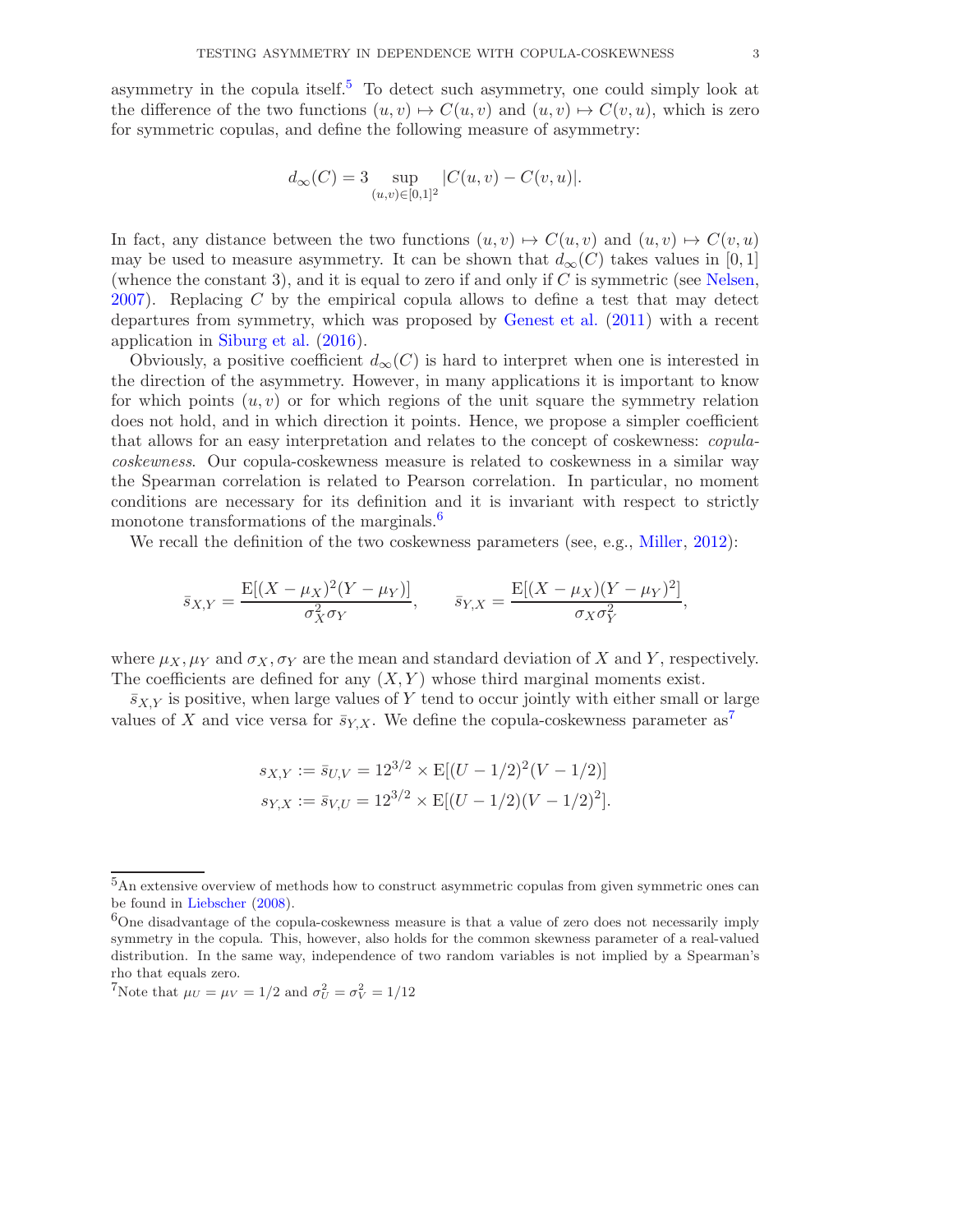Using simple algebra yields the following result:

$$
E[(U - 1/2)2(V - 1/2)] = \int (u - \frac{1}{2})^{2} (v - \frac{1}{2}) dC(u, v)
$$
  
= 
$$
\int u^{2}v - uv + \frac{1}{4}v - \frac{1}{2}u^{2} + \frac{1}{2}u - \frac{1}{8} dC(u, v)
$$
  
= 
$$
\int u^{2}v - uv dC(u, v) + \frac{1}{12}.
$$

Here, and throughout, integration is over  $[0,1]^2$  if not otherwise mentioned. The latter formula shows that the copula-coskewness parameters are simple functionals of the copula C. Further note that if D is an arbitrary continuous cdf on  $[0,1]^2$  (not necessarily a copula), then  $\int D(u, v) dC(u, v) = \int C(u, v) dD(u, v)$  (see, e.g., Lemma 1 in [Remillard,](#page-18-12) [2010\)](#page-18-12). Applying this twice to the last display, we also have

<span id="page-4-1"></span>
$$
E[(U - 1/2)2(V - 1/2)] = \int (2u - 1)C(u, v) d(u, v) + \frac{1}{12}.
$$

This second formula expresses the copula-coskewness parameters through the copula, but this time the copula appears in the integrand (which is convenient for proofs).

<span id="page-4-0"></span>The copula-coskewness parameter  $s_{UV}$  attains values larger than zero when the distribution associated with the copula puts much of its mass to regions close to the points  $(0, 1)$  or  $(1, 1)$  of the unit square. Similarly, positive values of  $s_{V,U}$  occur whenever much mass is concentrated near the points  $(1, 0)$  or  $(1, 1)$ . The (possibly scaled) difference between the two parameters,  $a_{X,Y}$ , is hence an obvious choice for measuring the asymmetry of C:

<span id="page-4-2"></span>
$$
a_{X,Y} \propto s_{U,V} - s_{V,U}^8.
$$

A positive value of  $a_{XY}$  indicates that large values of Y occurring simultaneously with small values of  $X$  is more likely than large values of  $X$  occurring simultaneously with small values of  $Y$ , and vice versa for negative values. Clearly, it would be desirable to choose the constant in front of the difference in such a way that  $a_{X,Y} \in [-1,1]$ , with  $a_{X,Y} = 0$  whenever the copula is symmetric. The choice of the constant is the topic of the subsequent Lemma [2.1.](#page-4-0)

After some simple algebra we obtain

$$
s_{U,V} - s_{V,U} \propto \mathbb{E}[(U - 1/2)^2(V - 1/2) - (U - 1/2)(V - 1/2)^2]
$$
  
=  $\mathbb{E}[(U - \frac{1}{2})(V - \frac{1}{2})(U - V)]$   
=  $\mathbb{E}[U^2V - V^2U]$   
=  $\frac{1}{3}\mathbb{E}[(V - U)^3],$ 

where the last equality follows from expanding  $(V-U)^3$  and noting that  $EU^3 = EV^3$ . The copula-coskewness-based parameter of asymmetry  $a_{X,Y}$  is hence a multiple of the

<sup>8</sup>One might alternatively think of defining a similar coefficient based on a copula-version of the cokurtosis, which employs fourth moments and is also widely used in the finance literature. However, the difference between two cokurtosis parameters cannot be related to the asymmetry in dependence, as large values of these parameters occur whenever two random variables deviate in the same direction. For this reason, we do not pursue the investigation of copula-cokurtosis any further within this paper.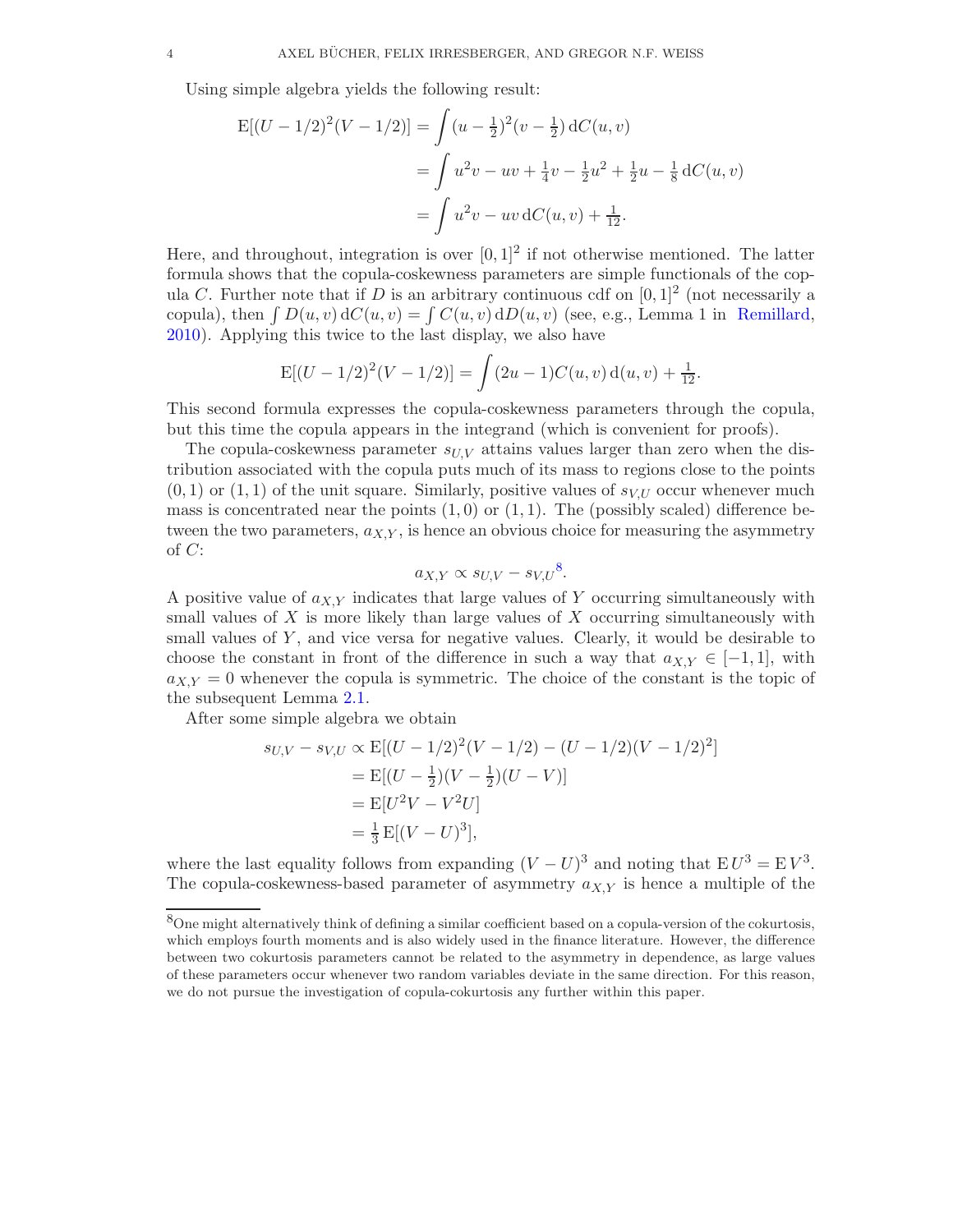

<span id="page-5-1"></span>FIGURE 1. Support of the copula  $C_+$  (left) and  $C_-$  (right). These are the maximal asymmetric elements with respect to the measure  $a_{X,Y}$ .

third (central) moment of  $V-U$ . The following Lemma establishes the range of possible values of  $E[(V-U)^3]$ .

**Lemma 2.1.** Let  $C$  denote the set of all copulas. Then

$$
\max \left\{ \int (v - u)^3 dC(u, v) : C \in \mathcal{C} \right\} = \frac{3^3}{4^4}.
$$

The maximum is attained for the (shuffle of  $min(u, v)$ ) copula  $C_+$  whose support is the union of the lines  $\{(u, v) \in (0, 0.25) \times (0.75, 1) : v = 1 - u\}$  and  $\{(u, v) \in (0.25, 1) \times$  $(0, 0.75) : v = u - 0.25$ . Figure [1](#page-4-1) provides a picture of the support. Similarly,

$$
\min \left\{ \int (v - u)^3 \, dC(u, v) : C \in \mathcal{C} \right\} = -\frac{3^3}{4^4}
$$

The minimum is attained for the (shuffle of  $min(u, v)$ ) copula C\_ whose support is the union of the lines  $\{(u, v) \in (0, 0.75) \times (0.25, 1) : v = u + 0.25\}$  and  $\{(u, v) \in$  $(0.75, 1) \times (0, 0.25)$  $(0.75, 1) \times (0, 0.25)$  $(0.75, 1) \times (0, 0.25)$ :  $v = 1 - u$ . Figure 1 shows a picture of the support.

A proof of Lemma [2.1,](#page-4-0) relying on the theory of mass transportation problems, can be found in Appendix [A.](#page-14-1) Lemma [2.1](#page-4-0) suggests to scale the asymmetry parameter with  $4^4/3^3$ . Hence, from now on, let

$$
a_{X,Y} := \frac{4^4}{3^3} \mathcal{E}[(V - U)^3] = \frac{256}{27} \mathcal{E}[(V - U)^3],\tag{2.2}
$$

<span id="page-5-2"></span><span id="page-5-0"></span>.

which attains values in  $[-1, 1]$  and which is equal to 0 whenever the copula is symmetric. By the preceding calculations, we have:

$$
a_{X,Y} = \frac{4^4}{3^3} \cdot 3 \cdot 12^{-3/2} (s_{X,Y} - s_{Y,X}) = \frac{32}{27\sqrt{3}} (s_{X,Y} - s_{Y,X})
$$
  

$$
\approx 0.6842 (s_{X,Y} - s_{Y,X}).
$$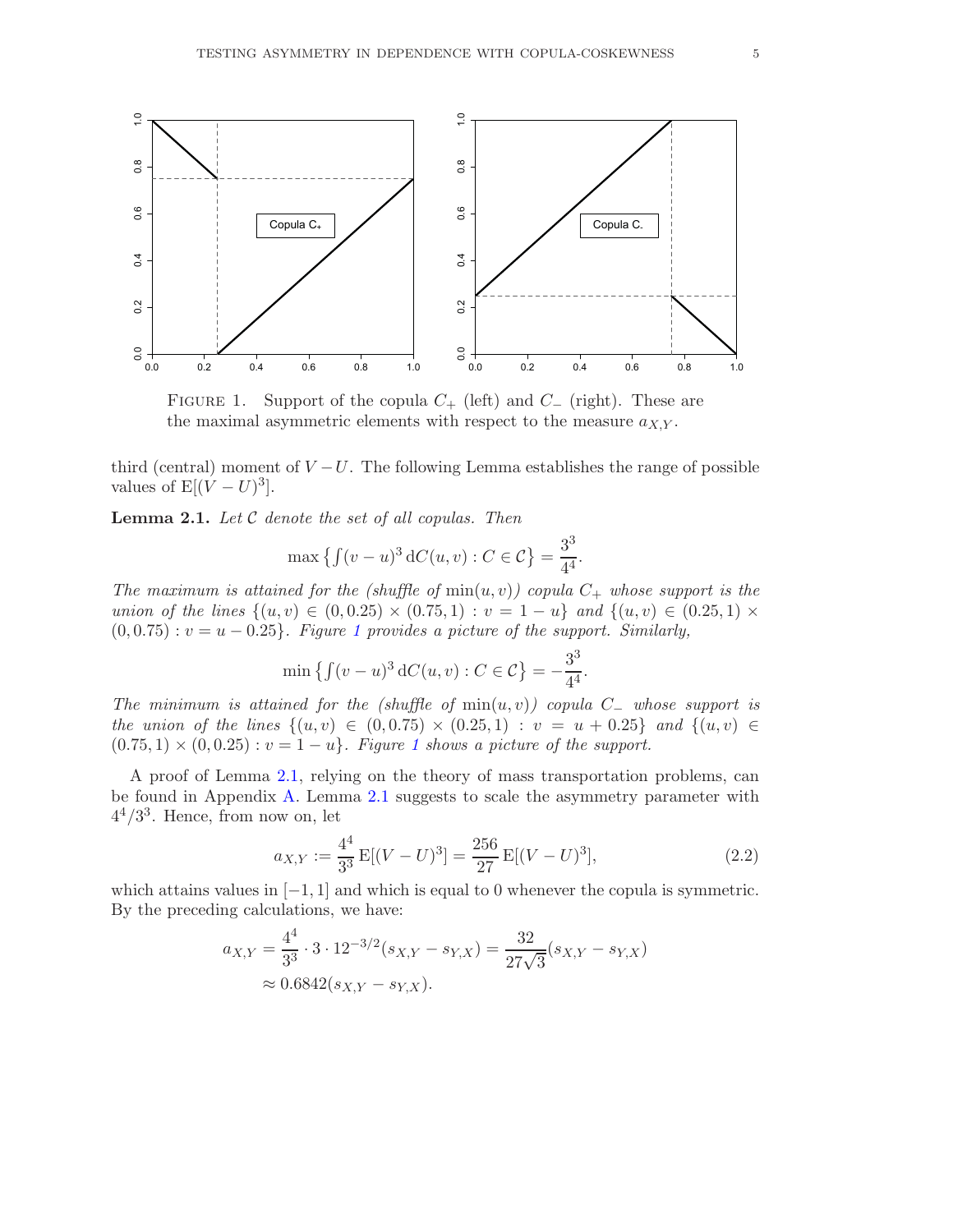Estimation of  $a_{XY}$  can be based on using an empirical analogue of the expression in [\(2.2\)](#page-4-2). More precisely, we define

$$
\hat{a}_{X,Y} = \frac{256}{27} \times \frac{1}{n(n+1)^3} \sum_{i=1}^n \{\text{rank}(Y_i) - \text{rank}(X_i)\}^3,
$$
\n(2.3)

where rank $(X_i)$  denotes the rank of  $X_i$  among  $X_1, \ldots, X_n$ ; and similarly for rank $(Y_i)$ . Note that in terms of the empirical copula  $\hat{C}_n(u, v) = \frac{1}{n} \sum_{i=1}^n \mathbb{1}(\hat{U}_i \leq u, \hat{V}_i \leq v)$ , where  $\hat{U}_i = \text{rank}(X_i)/(n+1)$  and  $\hat{V}_i = \text{rank}(Y_i)/(n+1)$ , we can rewrite  $(2.3)$  in the following way:

$$
\hat{a}_{X,Y} = \frac{256}{27} \times \frac{1}{n} \sum_{i=1}^{n} (\hat{V}_i - \hat{U}_i)^3 = \frac{256}{27} \times \int (v - u)^3 d\hat{C}_n(u, v). \tag{2.4}
$$

Due to the fact that the sample of pseudo-observations is not independent over  $i$ , asymptotic normality of  $\hat{a}_{X,Y}$  cannot be deduced from a simple application of the central limit theorem. In fact, the asymptotic variance is quite complicated.

**Proposition 2.2.** Let  $(X_1, X_2), \ldots, (X_n, Y_n)$  be independent and identically distributed with continuous margins and copula C. Then, with  $(U_i, V_i) = (F(X_i), G(Y_i))$ , we have the asymptotic expansion

$$
\sqrt{n}(\hat{a}_{X,Y} - a_{X,Y}) = \frac{1}{\sqrt{n}} \sum_{i=1}^{n} \{h(U_i, V_i) - \mathbb{E}[h(U_i, V_i)]\} + o_{\mathbb{P}}(1),
$$

where  $h(u, v) = (256/27) \cdot \{g_0(u, v) - 3g_1(u) + 3g_2(v)\}\$  with  $g_0(u, v) = (v - u)^3$  and

$$
g_1(u) = \int (x - y)^2 \mathbb{1}(u \le x) \, dC(x, y) = E[(U - V)^2 \mathbb{1}(U \ge u)],
$$
  

$$
g_2(v) = \int (x - y)^2 \mathbb{1}(v \le y) \, dC(x, y) = E[(U - V)^2 \mathbb{1}(V \ge v)],
$$

and where expectation on the right-hand side is with respect to  $(U, V) \sim C$ . As a consequence,

$$
\sqrt{n}(\hat{a}_{X,Y} - a_{X,Y}) \rightsquigarrow \mathcal{N}(0, \sigma^2),
$$
  
where  $\sigma^2 = (256/27)^2 \cdot \text{Var}\{(V-U)^3 - 3g_1(U) + 3g_2(V)\}.$ <sup>9</sup>

A proof of the proposition can be found in Appendix [A.](#page-14-1) Note that the result does not require any smoothness assumptions on the copula at all. This is in contrast to, for instance, the test for symmetry of [Genest et al.](#page-17-8) [\(2011](#page-17-8)) which relys on the assumption of existing continuous first order partial derivatives of the copula C. The formal test that we are going to derive below can hence be used under far broader conditions than the test of [Genest et al.](#page-17-8) [\(2011](#page-17-8)).

<span id="page-6-0"></span>Making inference (confidence bands or testing) on basis of Proposition [2.2](#page-5-1) requires estimation of the asymptotic variance. Motivated by the asymptotic expansion, we propose to estimate  $\sigma^2$  by  $\hat{\sigma}^2$ , defined as the empirical variance of the (observable) sample  $\hat{Z}_1, \ldots \hat{Z}_n$ , where

$$
\hat{Z}_i = (256/27) \cdot \{g_0(\hat{U}_i, \hat{V}_i) - 3\hat{g}_1(\hat{U}_i) + 3\hat{g}_2(\hat{V}_i)\}, \qquad i = 1, \dots, n,
$$

 $^{9}$ Note that  $E[(V-U)^{3} – 3g_{1}(U) + 3g_{2}(V)] = 4 E[(V-U)^{3}]$  by Fubini's theorem.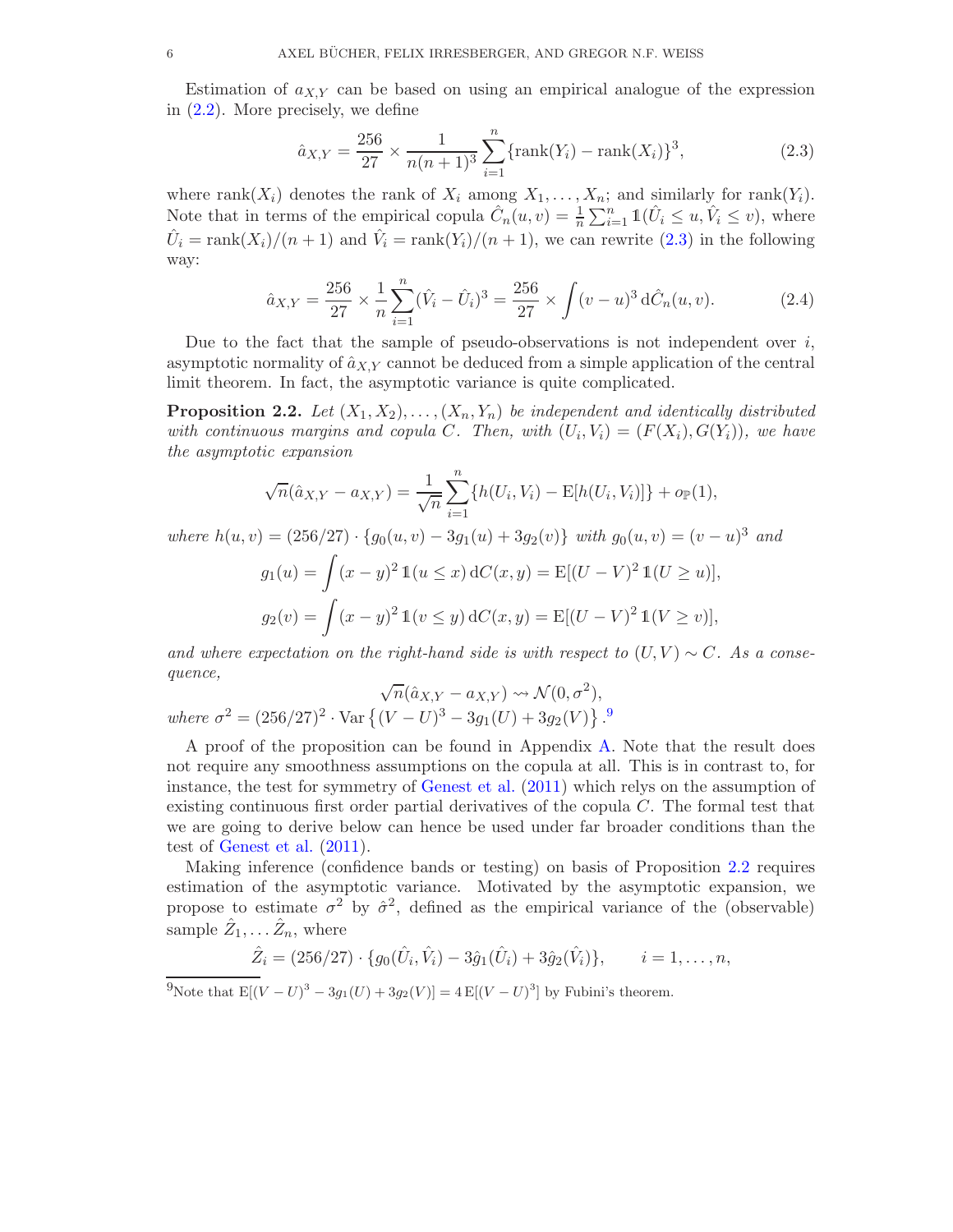and

$$
\hat{g}_1(\hat{U}_i) = \frac{1}{n-1} \sum_{j=1, j \neq i}^n (\hat{U}_j - \hat{V}_j)^2 \mathbb{1}(\hat{U}_j \geq \hat{U}_i),
$$
  

$$
\hat{g}_2(\hat{V}_i) = \frac{1}{n-1} \sum_{j=1, j \neq i}^n (\hat{U}_j - \hat{V}_j)^2 \mathbb{1}(\hat{V}_j \geq \hat{V}_i).
$$

It can be shown that  $\hat{\sigma}^2$  is consistent for  $\sigma^2$ . As a consequence, we can derive asymptotic one- or two-sided confidence bands for  $a_{X,Y}$  and can formally test the hypothesis of symmetry by rejecting symmetry whenever  $n\hat{a}_{X,Y}^2/\hat{\sigma}^2 > \chi_{1-\alpha}^2$ , the  $1-\alpha$ -quantile of the  $\chi^2$ -distribution. The test asymptotically holds its level and is consistent against any alternative with  $a_{X,Y} \neq 0$ .

<span id="page-7-0"></span>Remark 2.3 (Modeling asymmetric dependence structures). Once significant asymmetry in the copula has been detected, a natural follow-up question is how such an asymmetric dependence structure should be modeled by the statistician. For this task, a suitable list of candidate asymmetric parametric copula families is needed. A lot of research has focussed on constructing asymmetric copulas (see Genest and Nešlehová, [2013](#page-17-9); [Liebscher](#page-18-13), [2011](#page-18-13) for recent overviews): for instance, one can simply rotate common symmetric copulas like the Gumbel or Clayton copulas by 90 or 270 degrees, or consider convex combinations thereof. Alternatively, one could use general construction methods like gluing [\(Siburg and Stoimenov](#page-18-14), [2008\)](#page-18-14), patchwork constructions [\(Durante et al.](#page-17-10), [2009](#page-17-10)), or a method known as Khoudraji's device [\(Khoudraji,](#page-18-15) [1995](#page-18-15)), implemented in the R-package copula [\(Hofert et al.](#page-18-16), [2016](#page-18-16)) and used throughout the simulation study in Section [3](#page-7-0) below. The skewed t-copula also possesses an additional parameter that governs the skewness of the copula [\(Demarta and McNeil](#page-17-4), [2004;](#page-17-4) [Christoffersen et al.](#page-17-5), [2012\)](#page-17-5).

For each candidate copula family, the parameters of the copula can then easily be estimated using standard procedures like, e.g., the Inference-for-Margins-method [\(Joe and Xu](#page-18-17), [1996](#page-18-17)), pseudo-maximum-likelihood-estimation [\(Genest et al.](#page-17-0), [1995](#page-17-0)), or minimum-distanceestimation [\(Tsukahara](#page-18-18), [2005\)](#page-18-18). After the parameters of each candidate parametric copula family have been estimated, the statistician has to decide on the question which copula model fits the data best. For this task, one could test the goodness-of-fit of each model using copula-specific goodness-of-fit-tests (see, e.g., [Genest et al.](#page-17-1), [2009\)](#page-17-1) or employ model selection criteria like Akaike's Information Criterion.

Remark 2.4 (Extension to possibly discontinuous margins). Extensions of  $a_{X,Y}$  and  $\hat{a}_{X,Y}$ to discontinuous margins are possible, but should be interpreted with care: formula [\(2.1\)](#page-1-1) from Sklar's theorem can be satisfied by several different copulas formally resulting in an identification problem for the copula; in particular, the hypothesis of symmetry is not well-defined. Still, one may be tempted to stick to a particular element from the class of all copulas satisfying  $(2.1)$ , and the *multilinear extension copula*  $C^{\mathbf{F}}$  (also known as *checkerboard copula*) provides a natural choice in this case. Formally,  $C^{\mathbf{\tilde{F}}}$  is defined as the cdf of the random vector  $(\psi_F(X, W_1), \psi_G(Y, W_2))$ , where

$$
\psi_F(x, w) = F(x-) + w\{F(x) - F(x-) \}, \quad \psi_G(y, w) = G(y-) + w\{G(y) - G(y-) \},
$$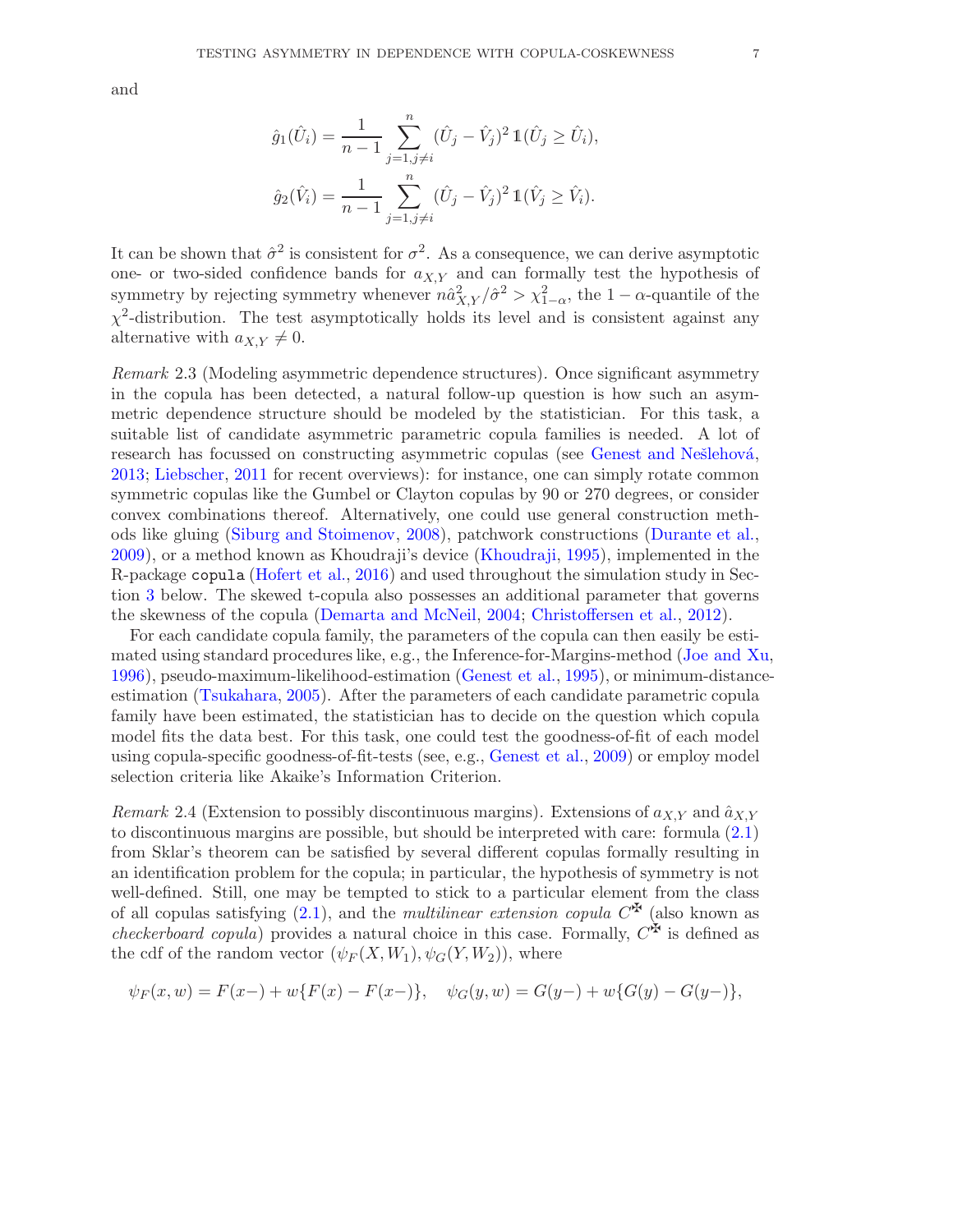and where  $W_1, W_2$  are iid standard uniform and independent of  $(X, Y),$ <sup>10</sup> see, e.g., [Genest et al.](#page-17-11) [\(2013](#page-17-11)). The latter authors show that  $C^{\mathfrak{F}}$  plays a central role when an-alyzing dependence coefficients (see also Nešlehová, [2007\)](#page-18-19). For purely discrete margins, it has further been shown in [Genest et al.](#page-17-12) [\(2014](#page-17-12)) that  $C^{\mathfrak{F}}$  is equal to the independence copula if and only if X and Y are stochastically independent. One natural extension of  $a_{X,Y}$  as defined in  $(2.2)$  to the case of discrete margins is therefore given by

$$
a_{X,Y}^{\mathbf{H}} = \frac{256}{27} \int_{[0,1]^2} (v - u)^3 \, dC^{\mathbf{H}}(u, v).
$$

<span id="page-8-0"></span>As before, symmetry of  $C^{\mathbf{F}}$  implies that  $a_{X,Y}^{\mathbf{F}} = 0$ . For the estimation of  $a_{X,Y}^{\mathbf{F}}$  in the case of purely discrete margins, one must replace  $C^{\mathfrak{F}}$  by the empirical checkerboard copula  $\hat{C}_n^{\mathbf{F}}$ , see [Genest et al.](#page-17-12) [\(2014](#page-17-12)). Asymptotic normality may then be derived similarly as in the proof of Proposition 5.2 in [Genest et al.](#page-17-12) [\(2014](#page-17-12)). However, calculation of the estimator is difficult and the interpretation of the hypothesis of symmetry of  $C^{\mathfrak{F}}$  is not obvious (even if  $C^{\mathbf{\Sigma}}$  is symmetric, there may well be other copulas satisfying  $(2.1)$  which are asymmetric). Eventually, this is another illustration of the fact that the extension of copula methodology to discontinuous margins is difficult and yet mysterious; a lot of additional general research seems to be necessary (see also Section 6 in [Genest et al.,](#page-17-13) [2011](#page-17-13)).

### 3. Finite sample performance of the test for asymmetry

A Monte Carlo simulation study is performed to illustrate the finite-sample performance of the copula-coskewness test for asymmetry. In particular, the test is compared to the competing test from [Genest et al.](#page-17-8) [\(2011](#page-17-8)), implemented in the R-package copula [\(Hofert et al.](#page-18-16), [2016](#page-18-16)), function exchTest; in the following shortly GNQ-test.

The following setup is used for the simulation study: we consider two two-parametric copula families constructed from Khoudraji's device [\(Khoudraji,](#page-18-15) [1995](#page-18-15); [Liebscher,](#page-18-13) [2011](#page-18-13)), namely

$$
C_{\delta,\theta}^{\text{CL}}(u,v) = u^{\delta} C_{\theta}^{\text{CL}}(u^{1-\delta}, v), \qquad \delta \in [0,1], \theta \ge 1;
$$
  

$$
C_{\delta,\theta}^{\text{GU}}(u,v) = u^{\delta} C_{\theta}^{\text{GU}}(u^{1-\delta}, v), \qquad \delta \in [0,1], \theta > 0.
$$

Here,  $C_{\theta}^{CL}$  and  $C_{\theta}^{GU}$  denote the Clayton and the Gumbel–Hougaard copula, respectively. As argued in [Genest et al.](#page-17-8) [\(2011\)](#page-17-8), Figure 1, both families are symmetric iff  $\delta \in \{0, 1\}$ , with  $\delta = 1$  corresponding to the independence copula. For the simulation study, we consider 42 different choices for the parameters:  $\theta$  varies in such a way that Kendall's tau of the underlying Clayton (or Gumbel–Hougaard) copula is equal to 0.5 or 0.75 and  $\delta$ varies in the set  $\{0, 0.05, 0.1, \ldots, 0.95, 1\}$ . Hence, various models from the null hypothesis and the alternative are covered by these choices. Figure 1 in [Genest et al.](#page-17-8) [\(2011](#page-17-8)) shows that, for both models, the departure from symmetry is maximal for  $\delta = 0.5$  and Kendall's tau equal to 0.75. Finally, three sample sizes are considered  $(n = 50, 100, 200)$ , the number of bootstrap replications for the GNQ-test is set to  $M = 500$  and the level of the tests is fixed to  $\alpha = 0.05$ .

<sup>&</sup>lt;sup>10</sup>As a consequence,  $C = C^{\mathfrak{F}}$  is the unique copula in case of continuity of the margins.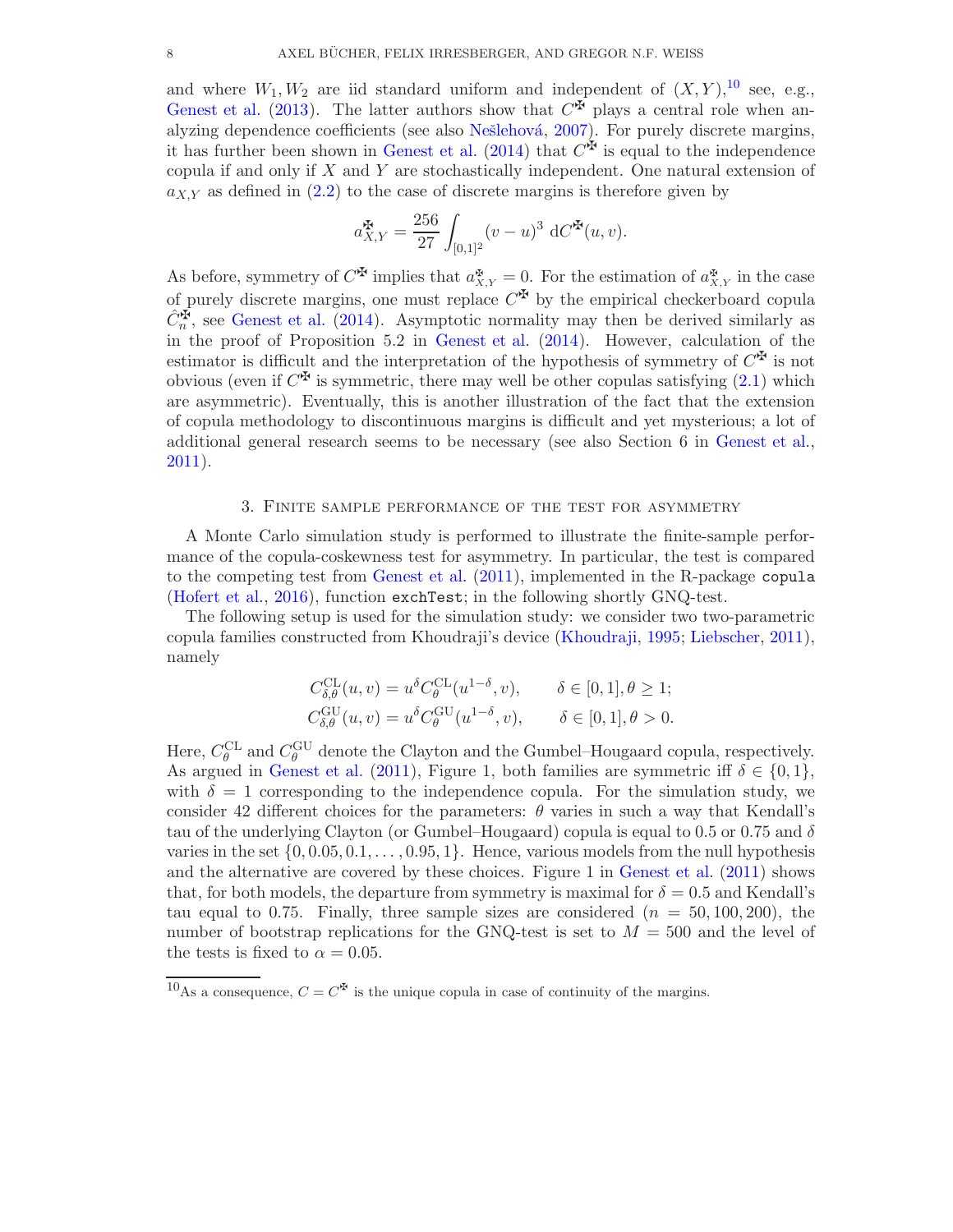In Figure [2,](#page-9-0) we present finite-sample simulation results concerning the empirical level/power of the test, based on  $N = 3,000$  repetitions. Both tests decently hold their level under the null hypotheses corresponding to  $\delta = 1$  (the independence copula) and are slightly conservative if  $\delta = 0$  (the standard symmetric Clayton and Gumbel copula models). In the latter case, the smaller the sample size, the more conservative the tests. In terms of power, there is no clear winner between the two tests. One the one hand, the copula-coskewness tests is clearly preferably over the GNQ-test if the parameter  $\tau$  is set to  $\tau = 0.5$ ; uniformly over the sample sizes and the two models. On the other hand, for  $\tau = 0.75$ , the further we move away from independence (that is, for smaller values of  $\delta$ ), the GNQ-test begins to show a superior behavior. This advantage, however, becomes smaller with increasing sample size.

As a conclusion, the copula-coskewness tests provides a decent (and computationally attractive) competitor to the GNQ-test for symmetry of a copula.

### 4. Applications

In this section, we illustrate our new proxy for asymmetry in dependence by applying the concept of copula-coskewness in two major fields of research in which copulas have become one of the mainstays of dependence models: hydrology and finance. Both applications should yield interesting insights for non-life insurers. In our first study on hydrological data, we show how asymmetric dependence structures naturally appear in river systems making our new test of asymmetric a valuable tool for modeling and forecasting floods (and consequently claims). In our second empirical study, we show that portfolios of financial assets are frequently characterized by asymmetric dependence structures. Our new test can thus help asset managers to detect these asymmetries and chose a suiting asymmetric copula model for forecasting losses.

4.1. Hydrology. Consider a simple river system consisting of a main river and a tributary. We are interested in the bivariate dependence between flood events on the main river occurring upstream  $(X)$  and downstream  $(Y)$  of the confluence of the two rivers. A flood at station X necessarily yields a flood at station Y , whereas a flood at station Y may also well be caused by a flood stemming from the tributary, with a comparably low water level at station  $X$ . As a consequence, one would expect asymmetry in the copula between the two variables: mass may be attained to subsets of the unit cube close to the point  $(0, 1)$ , but not to subsets close to the point  $(1, 0)$ , resulting in a positive value for the copula-coskewness parameter  $a_{X,Y}$ . The strength of the asymmetry of course depends on the precise location of the gauges and the local climatic conditions.

<span id="page-9-0"></span>The information that the dependence between  $X$  and  $Y$  is asymmetric can be of beneficial use for both property insurers and reinsurance companies. For example, nonlife insurers are interested in accurate forecasts of floods, the probability of losses, and the size of ensuing claims. The accuracy of these forecasts, however, depends critically on the correct modeling of the claims and the factors causing them. While the univariate modeling of claims in non-life insurance with the use of skewed distributions has attracted considerable attention in the past (see, e.g., [Eling,](#page-17-14) [2012\)](#page-17-14), studies on the multivariate distribution of these data have not addressed the potentially asymmetric nature of the dependence inherent in claims and risk factors (see, e.g., [Czado et al.](#page-17-15), [2012](#page-17-15); [Erhardt and Czado,](#page-17-16) [2012](#page-17-16), for applications of symmetric copulas in actuarial science). In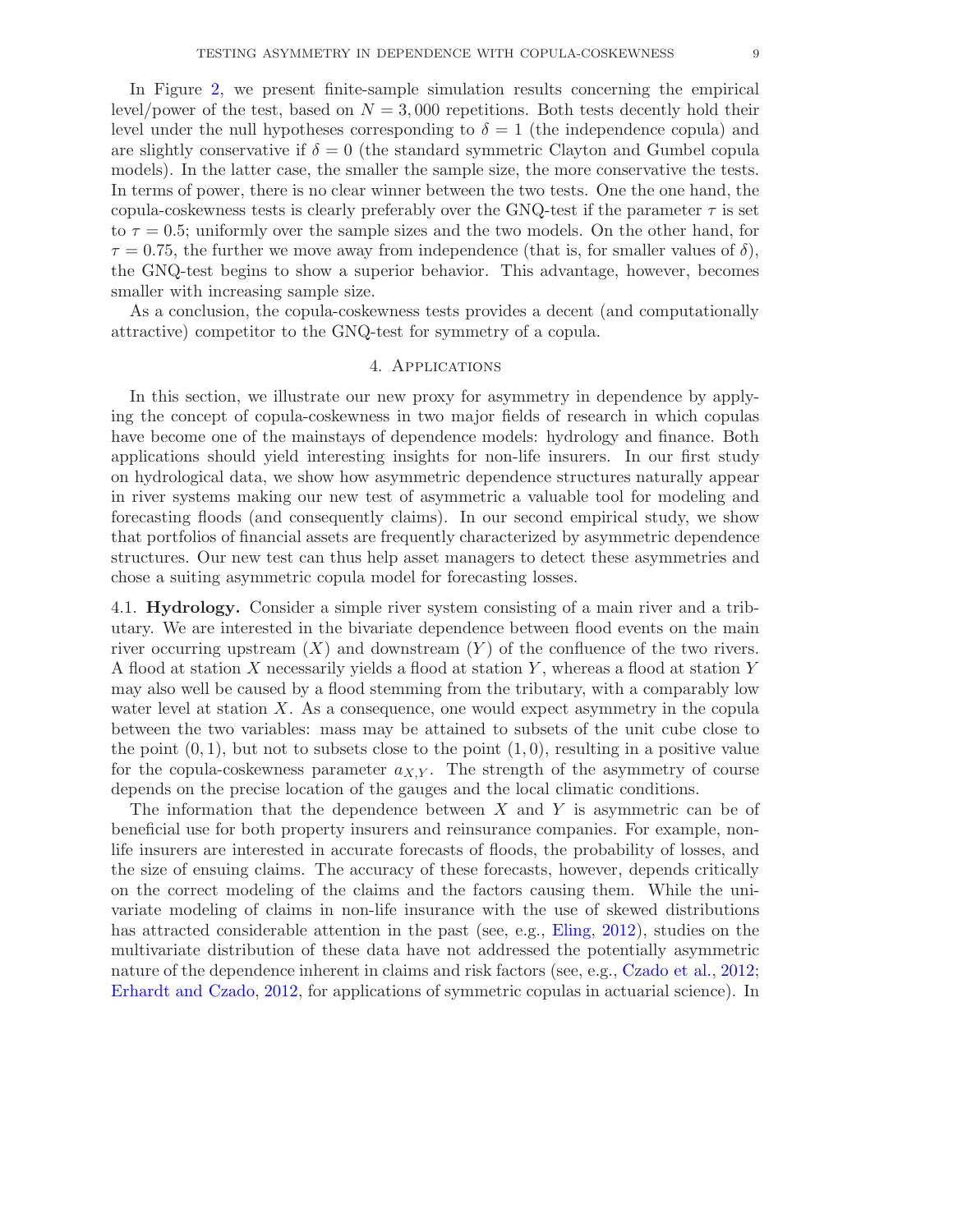

<span id="page-10-0"></span>FIGURE 2. Empirical level of the copula-coskewness test for asymmetry (solid lines) and the GNQ-test proposed in [Genest et al.](#page-17-8) [\(2011\)](#page-17-8) (dashed lines). Both  $\delta = 0$  and  $\delta = 1$  correspond to the null hypothesis.

this section, we illustrate that bivariate hydrological data are indeed characterized by asymmetry in their dependence structure. A non-life insurer that aims at forecasting floods and insurance claims should thus consider a distributional model that includes a copula that can account for the found asymmetry.

We consider a data set which reveals that the above heuristic is in fact statistically significant. The data set consists of  $n = 84$  bivariate maximal summer water flows (i.e., of flood events, measured in  $m^3/s$  measured between 1929 and 2012 at the river Flöha in Saxony, Germany. The river station Pockau  $(X)$  lies approximately 20 km upstream of the river station Borstendorf  $(Y)$  and, in between, two smaller rivers join the river Flöha. Note that the river Flöha is an inflow of the river Elbe which caused severe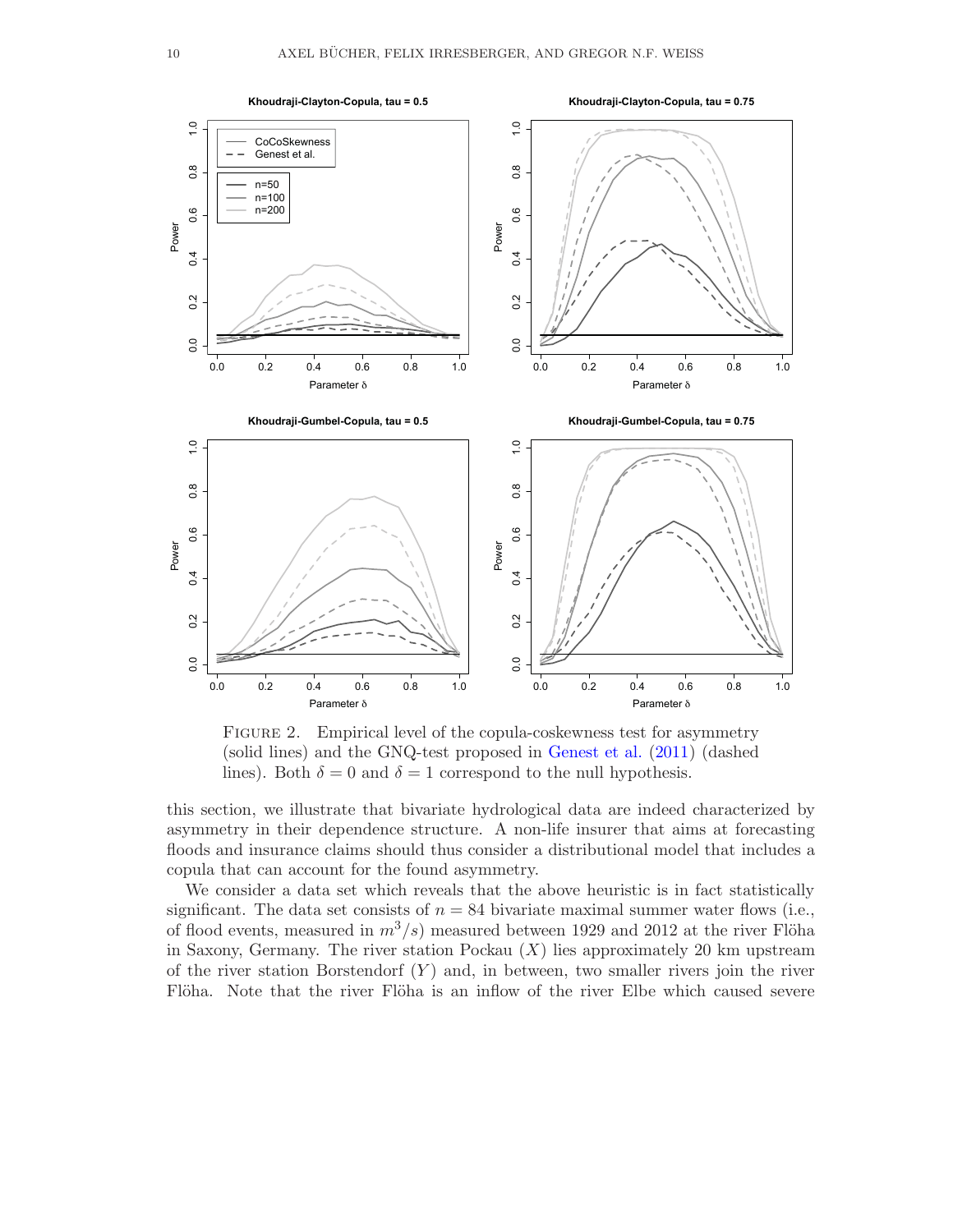

<span id="page-11-0"></span>FIGURE 3. Left: Maximal summer flows in  $m^3/s$  measured at gauges in Pockau and Borstendorf, Germany. Right: Corresponding pseudoobservations.

floods in eastern Germany during 2006 and, most recently, 2013. The observations are illustrated in Figure [3.](#page-10-0) Note in particular that the marginal distributions are heavy tailed (ML-estimators of the tail index  $\gamma$  under a GEV-assumption are 0.52 and 0.54 with standard errors of 0.12 and 0.14, respectively) whence regular (second and) third moments and coskewness parameters do not exist; it is really mandatory to switch to (some) standard scale for the margins. From the plot of the pseudo-observations we can in fact observe that, from the subsample of observations far from the main diagonal (say, at distance larger than 0.1), a slightly higher proportion lies above than below the diagonal.

Applying the methodology developed in this paper, the null hypothesis of symmetry gets rejected with a p-value of 0.020. The estimated parameter value is  $\hat{a}_{X,Y} = 0.012$ , which is positive as expected by the above heuristics. The 95%-two-sided confidence interval based on the normal approximation in Proposition [2.2](#page-5-1) is given by [0.002, 0.024]. The estimated value may appear rather low on first sight, which, however, is not too surprising, given that the two joining rivers are quite small (not longer than 30km), resulting in very similar climatic conditions at the entire river system. Floods will hence quite often occur simultaneously, as can also be seen from the plot of the pseudoobservations and an estimated value of Spearman's rho of 0.92. Finally, note that the Cramér-von-Mises test for symmetry of the copula by [Genest et al.](#page-17-8)  $(2011)$  $(2011)$  also rejects the null hypothesis, with a p-value of 0.005 based on  $N = 50,000$  multiplier bootstrap repetitions. The latter test, however, does not give any insight into the direction of asymmetry.

4.2. **Finance.** Recall the interpretation of coskewness  $\bar{s}_{X,Y}$  and  $\bar{s}_{Y,X}$  of two assets X and Y. Whenever  $\bar{s}_{X,Y}$  has positive and high values, large values of Y tend to occur jointly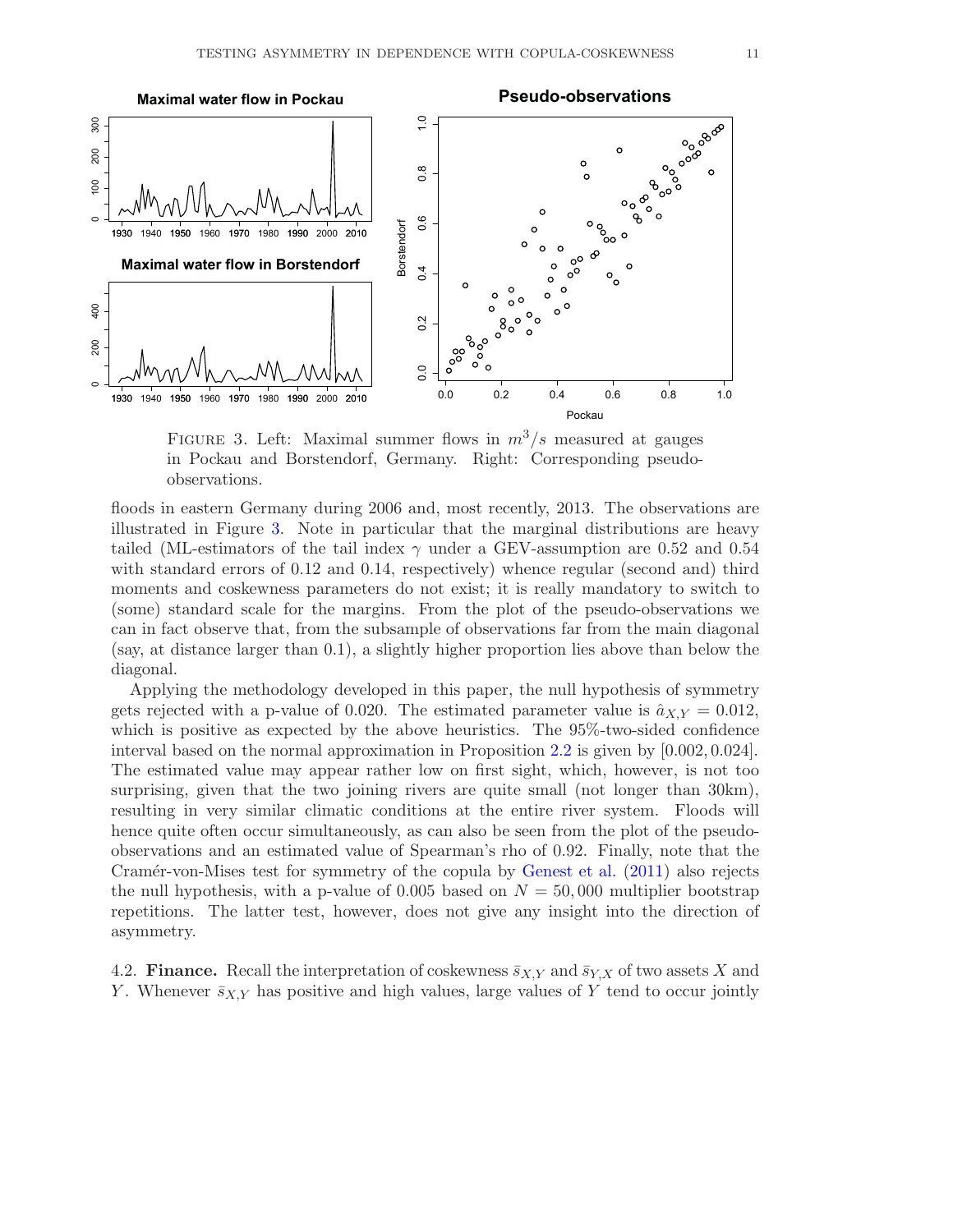

<span id="page-12-0"></span>FIGURE 4. Histogram of asymmetry parameters.

with small and large values of X (which translates into more copula-mass around the points  $(0, 1)$  and  $(1, 1)$  of the unit cube). Assume for example that X and Y are daily returns of two financial assets (e.g., stocks or indices). The copula-coskewness-based asymmetry parameter  $a_{X,Y}$  is defined as the difference of the two copula-coskewness parameters and thus, measures which joint movements of the returns are more likely. When  $a_{X,Y}$  is zero, high returns of Y tend to occur jointly with higher returns of X in the same way high returns of X tend to occur jointly with lower returns of Y. When  $a_{X,Y}$ is unequal to zero, we observe a diversification benefit for investors. When coskewness of the two assets  $X$  and  $Y$  is high, we expect higher returns of asset  $Y$  to be associated with small and large values of  $X$ . On the other hand, mediocre returns on asset  $X$  do not necessarily occur jointly with high returns of asset  $Y$ . In this way,  $Y$  may provide an opportunity to hedge extreme (negative) returns of asset  $X$  while normal returns of  $X$  are associated with mediocre returns of  $Y$ .

This kind of asymmetry could be found in returns of different markets, e.g., a thriving oil market may induce an increase in profits for industrial companies that provide respective equipment. In contrast, however, a successful industrial firm may not affect the oil market in the same way. Further, one might find asymmetry in the dependence of returns on stocks in a sub-sector and returns on a diversified market index (e.g., financial firms' stocks as part of the S&P 500 equity index)  $^{11}$ 

We apply our copula-coskewness-based asymmetry measure to a variety of financial market indices covering returns/yields on equity (e.g., S&P 500 Composite, MSCI World), commodities (e.g., TOPIX Oil & Coal, Gold Bullion LBM, Raw Sugar, Cotton), and U.S. treasury bonds. In total, we compile 21 financial time series from Thomson Reuters Financial Datastream that cover the time period from January 4, 1990

 $11$ See also [Siburg et al.](#page-18-9) [\(2016](#page-18-9)) for a related interpretation of asymmetry in bivariate financial data.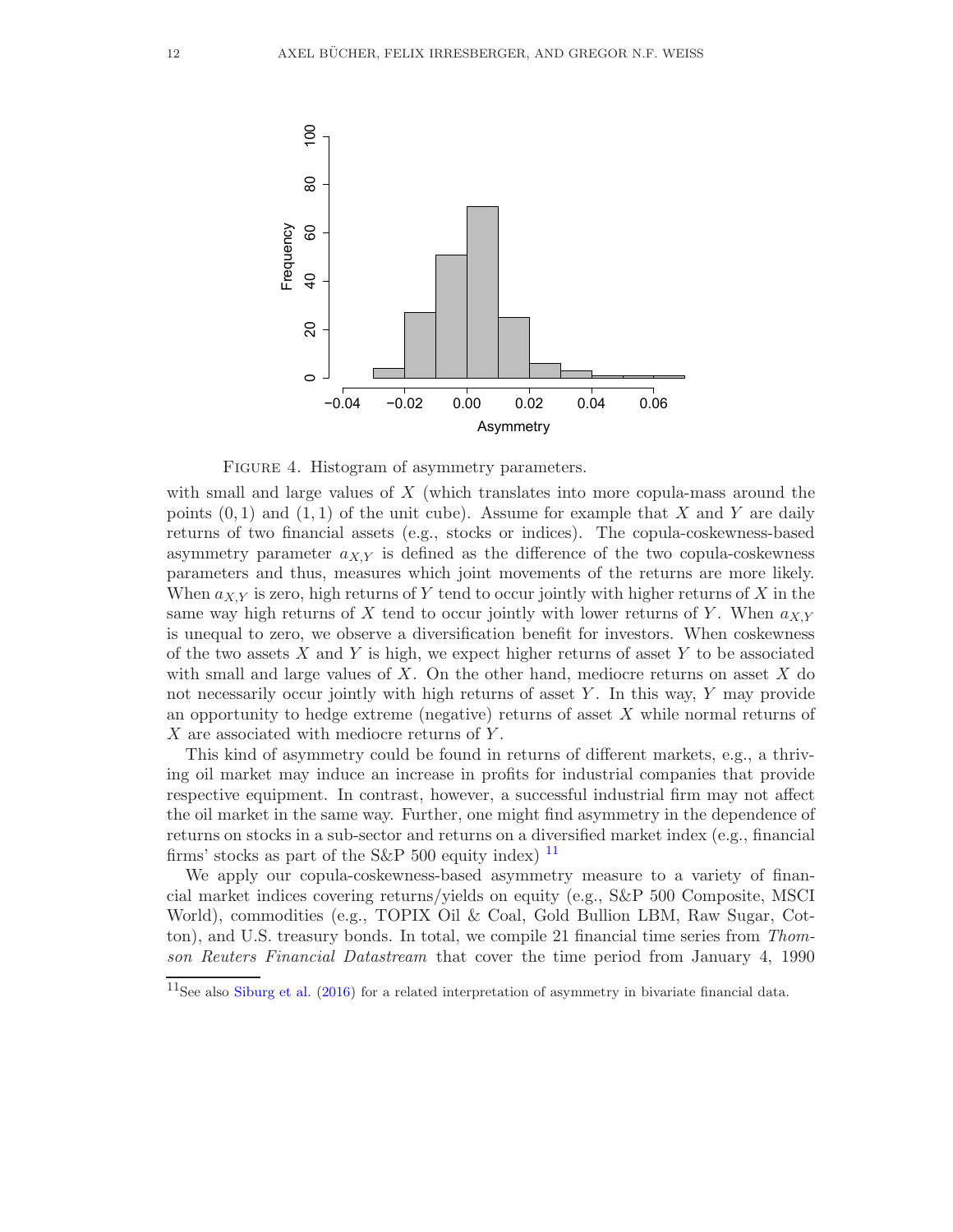

Figure 5. Left: Asymmetry parameters and p-values of the test of [Genest et al.](#page-17-8) [\(2011](#page-17-8)) tests. Right: Asymmetry parameters and corresponding p-values of copula-coskewness-based test.

to December 31, 2015 (6,780 observations). We employ AR(3)- and GJR-GARCH $(1,1)$ processes and filter all univariate time series before computing rank-transformed pseudoobservations. These are then used to estimate our asymmetry measure for all bivariate pairs of the indexes in our sample. In Figure [4,](#page-11-0) we plot a histogram of the asymmetry parameters of all pairs of indexes. We can observe that the distribution of the asymmetry measure is slightly skewed towards negative values among the full sample. However, most of the values lie between zero and 0.02, with an average of about 0.002 across all pairs.

In total, we test our null hypothesis of symmetry for all 190 bivariate combinations of the 21 indices covering several markets using the copula-coskewness-based test and the asymmetry-test proposed in [Genest et al.](#page-17-8) [\(2011](#page-17-8)). Using copula-coskewness, for 23 out of 190 pairs the null hypothesis of symmetric dependence is rejected at the 5% level. Thus, our test suggests asymmetry in dependence for about 12.1% of all combinations in our sample. In comparison, testing exchangeability using the test of [Genest et al.](#page-17-8) [\(2011](#page-17-8)) yields 26 out of 190 pairs (13.7%) for which the null hypothesis is rejected at the 5% level. In Figure [5,](#page-12-0) we plot the resulting p-values of both tests against the asymmetry measure calculated for all pairs. Both pictures reveal that most of the pvalues below the 5% level correspond with a positive value of the asymmetry measure  $a_{X,Y}$ . This is even more pronounced for our new test. As to be expected, higher pvalues for the copula-coskewness-based test are associated with lower absolute values of  $a_{X,Y}$ , whereas the other test does not reveal an obvious pattern of test results being associated with asymmetry in dependence measured by  $a_{X,Y}$ . Finally, unreported results on the computational time needed by both tests shows that our test based on copulacoskewness is significantly faster than the alternative test of [Genest et al.](#page-17-8) [\(2011](#page-17-8)) which requires about 34 times more computation time (with 1,000 multiplier iterations) than our test.

Table [1](#page-14-2) provides a descriptive overview of the 23 pairs of assets that exhibit strong asymmetry. We observe that our measure of asymmetry is large and positive for five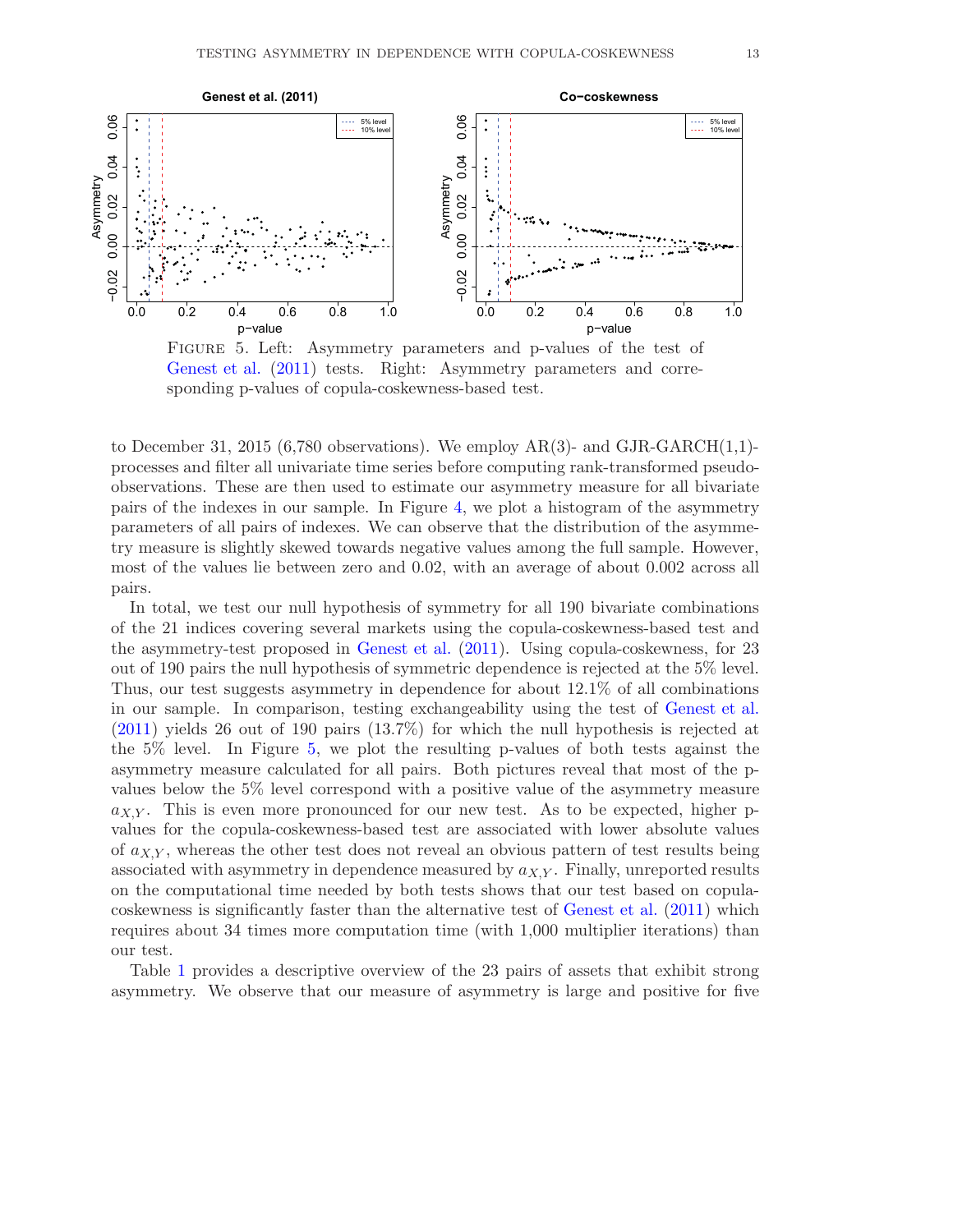(U.S.) equity indexes paired with the LMEX (London Metal Exchange) index. For example, the asymmetry in dependence is strongest for the S&P500 Composite or S&P500 Banks with the LMEX index with values of 0.063 and 0.059, respectively. Referring to our interpretations above, the equity indexes provide a diversification strategy for commodity markets. However, similar results hold true, e.g., for the U.S. 10 year T-Bill and Gold Bullion LBM ( $a_{X,Y} = 0.024$ ) or LME-Aluminium  $(a_{X,Y} = 0.023)^{12}$ , which suggests another possibility: Pairing U.S. equity indexes or government bonds with commodity indexes from abroad, in this case the LMEX or LBM in the UK, yields strong and statistically significant positive asymmetries in dependence.<sup>13</sup> Although the directions of asymmetric dependence between these markets are not obvious on first sight, we empirically find that the U.S. market may provide diversification benefits for (commodity) indexes abroad. However, the same relation holds true for the MSCI World equity index excluding U.S. firms and thus, it is more likely that the equity market is a hedge against extreme negative returns in the commodity market.

Further, we observe that the combination of a broad equity index and smaller (bank) stock indexes exhibits positive and significant asymmetric dependence. For example, the asymmetry in dependence of the G12-DS Banks G7-DS Banks indexes is small, but significant and positive. Although the Russell 2000 index comprises more U.S. stocks than the S&P 500 Composite index, we still find that higher returns of the latter index are associated with both lower and higher returns of the Russell 2000 index, most likely due to the dominance of the S&P 500 index in the United States. However, the patterns in dependence of broader and smaller indexes documented above is consistent across most combinations of equity indexes in our sample. Further, we find this kind of relation between a broad index and smaller ones in commodity markets as well: Moody's Commodities Index exhibits significant positive asymmetric dependence when paired with LME-Aluminium and a cotton index.<sup>14</sup>

<span id="page-14-2"></span><span id="page-14-0"></span>As mentioned above, the asymmetric dependence between two assets could be exploited for hedging purposes. For example, consider the case of oil and cotton for which we found a significantly negative asymmetric dependence between the two. Assuming an investor is long in oil, the negative asymmetric dependence shows that extreme drops in the price of oil will be offset by extreme price surges in cotton. Conversely, extreme increases in the price for oil will not coincide with extreme losses from an investment in cotton. Constructing a hedging strategy that exploits the information on the asymmetry of the dependence, however, is not straightforward as not only the (a)symmetry of the copula but also (e.g.) the correlation structure needs to be taken into account depending on the risk preferences of the investor when constructing the hedge. Moreover,

<sup>12</sup>Note that a negative asymmetry in dependence of X and Y is the same as a positive asymmetric dependence of Y and X.

<sup>&</sup>lt;sup>13</sup>Similarly, we also find asymmetric dependence of the MSCI World Index without U.S. firms and an oil index.

<span id="page-14-1"></span><sup>&</sup>lt;sup>14</sup>We also compare indexes of non-equity markets such as cotton or oil with LME-Aluminium and Gold Bullion LBM indexes. Oil and cotton exhibit a negative value of  $a_{X,Y}$  and thus, cotton may be used to hedge against extreme drops in oil prices. The relation of oil prices and our gold or aluminium indexes is also clear. Higher values of our oil index are associated with both high and low prices of aluminium and gold. However, these findings are not as intuitive as other asymmetry coefficients of indexes and could also be the result of a false rejection.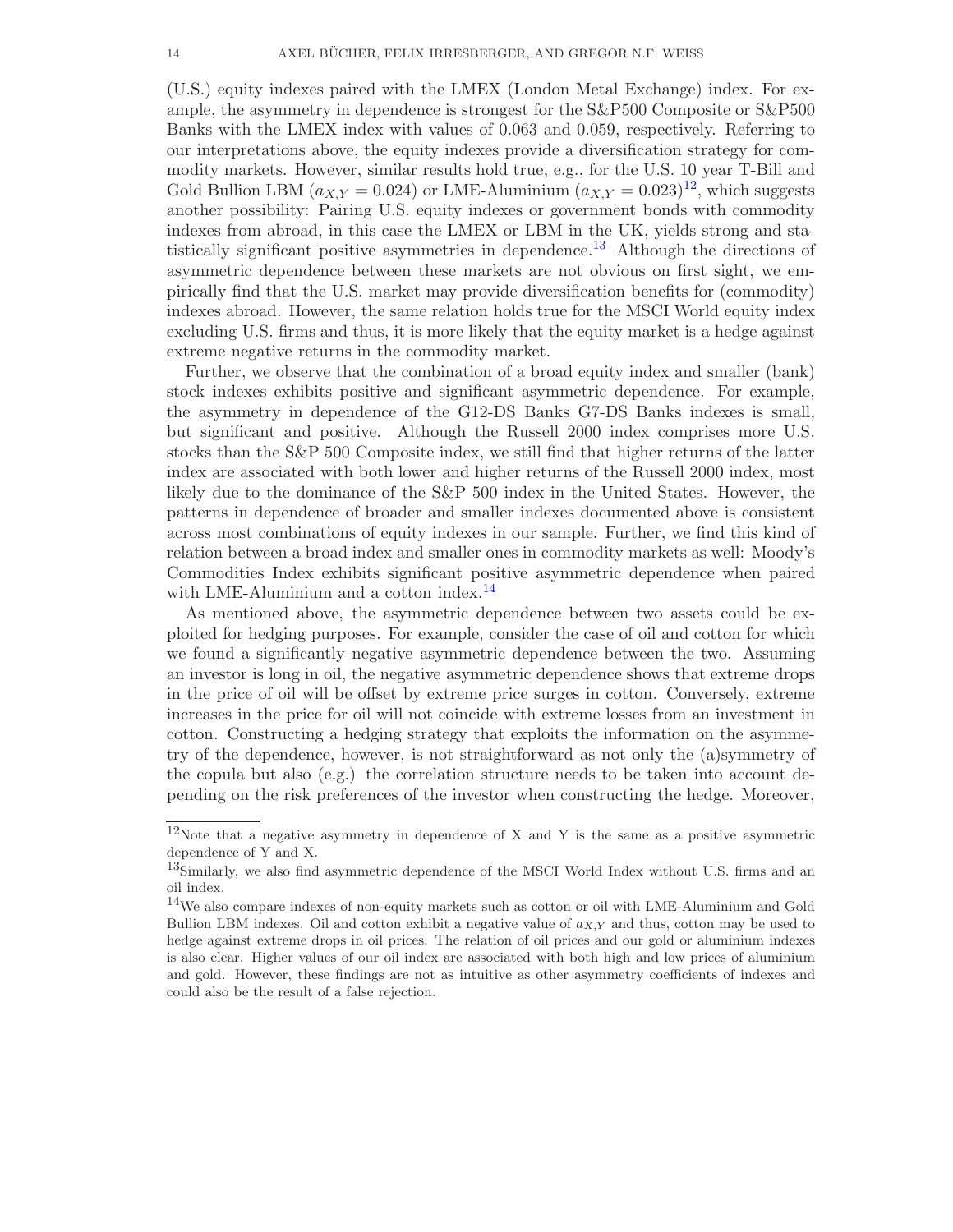| Copula-coskewness | Index $i$                  | Index $j$                  |
|-------------------|----------------------------|----------------------------|
| 0.0634            | S&P 500 COMPOSITE          | <b>LMEX</b> Index          |
| 0.0588            | S&P 500 BANKS              | <b>LMEX</b> Index          |
| 0.0442            | G7-DS Banks                | <b>LMEX</b> Index          |
| 0.0400            | RUSSELL 2000               | <b>LMEX</b> Index          |
| 0.0378            | G12-DS Banks               | <b>LMEX</b> Index          |
| 0.0353            | MSCI WORLD EX US           | Gold Bullion LBM           |
| 0.0281            | MSCI WORLD EX US           | $LME$ -Aluminium           |
| 0.0256            | Crude Oil-Brent Cur. Month | $LME$ -Aluminium           |
| 0.0238            | Moody's Commodities Index  | $LME$ -Aluminium           |
| 0.0232            | US T-Bill 10 Year          | LME-Aluminium              |
| 0.0230            | EU-DS Banks                | Gold Bullion LBM           |
| 0.0175            | MSCI WORLD EX US           | TOPIX OIL & COAL PRDS.     |
| 0.0159            | S&P 500 COMPOSITE          | EU-DS Banks                |
| 0.0140            | S&P 500 COMPOSITE          | G12-DS Banks               |
| 0.0137            | S&P 500 COMPOSITE          | G7-DS Banks                |
| 0.0092            | Moody's Commodities Index  | Cotton                     |
| 0.0078            | S&P 500 COMPOSITE          | RUSSELL 2000               |
| 0.0004            | G12-DS Banks               | G7-DS Banks                |
| $-0.0083$         | G7-DS Banks                | MSCI WORLD EX US           |
| $-0.0222$         | Crude Oil-Brent Cur. Month | Cotton                     |
| $-0.0237$         | Gold Bullion LBM           | Crude Oil-Brent Cur. Month |
| $-0.0239$         | US T-Bill 10 Year          | Cotton                     |
| $-0.0240$         | Gold Bullion LBM           | US T-Bill 10 Year          |

the effectiveness of the hedge will of course depend critically on the absolute degree of asymmetry. We leave this issue for future research to explore.

Table 1. Asymmetry parameters for pairs with significant asymmetry in dependence (5% level)

### 5. Conclusion

In this paper, we have proposed to measure asymmetry in dependence by looking at differences in the coskewness of standardized bivariate random vectors. Our proxy for a data sample's degree of asymmetry of the copula is easy to interpret, signals the direction into which the probability mass of the copula is skewed, and the related test allows for a fast testing of the null hypothesis of symmetric dependence. In our two application studies, we have shown that both hydrological and financial market data may exhibit asymmetry in the underlying copulas. Both the interpretations of asymmetry in dependence being due to a causal relation between two random variables X and Y as well as asymmetry signaling diversification benefits during bearish market phases underline the importance of accounting for asymmetric dependence structures in financial applications. Thus, our test should constitute a helpful tool for non-life insurers for both the modeling of insurance claims and portfolio losses.

Future research could try to investigate the systematic nature of the found asymmetric dependence structures in more detail.

### Appendix A. Proofs

Proof of Lemma [2.1.](#page-4-0) We only consider the claim for the maximum, the one for the minimum follows from symmetry. A simple calculation shows that  $\int (v - u)^3 dC_+$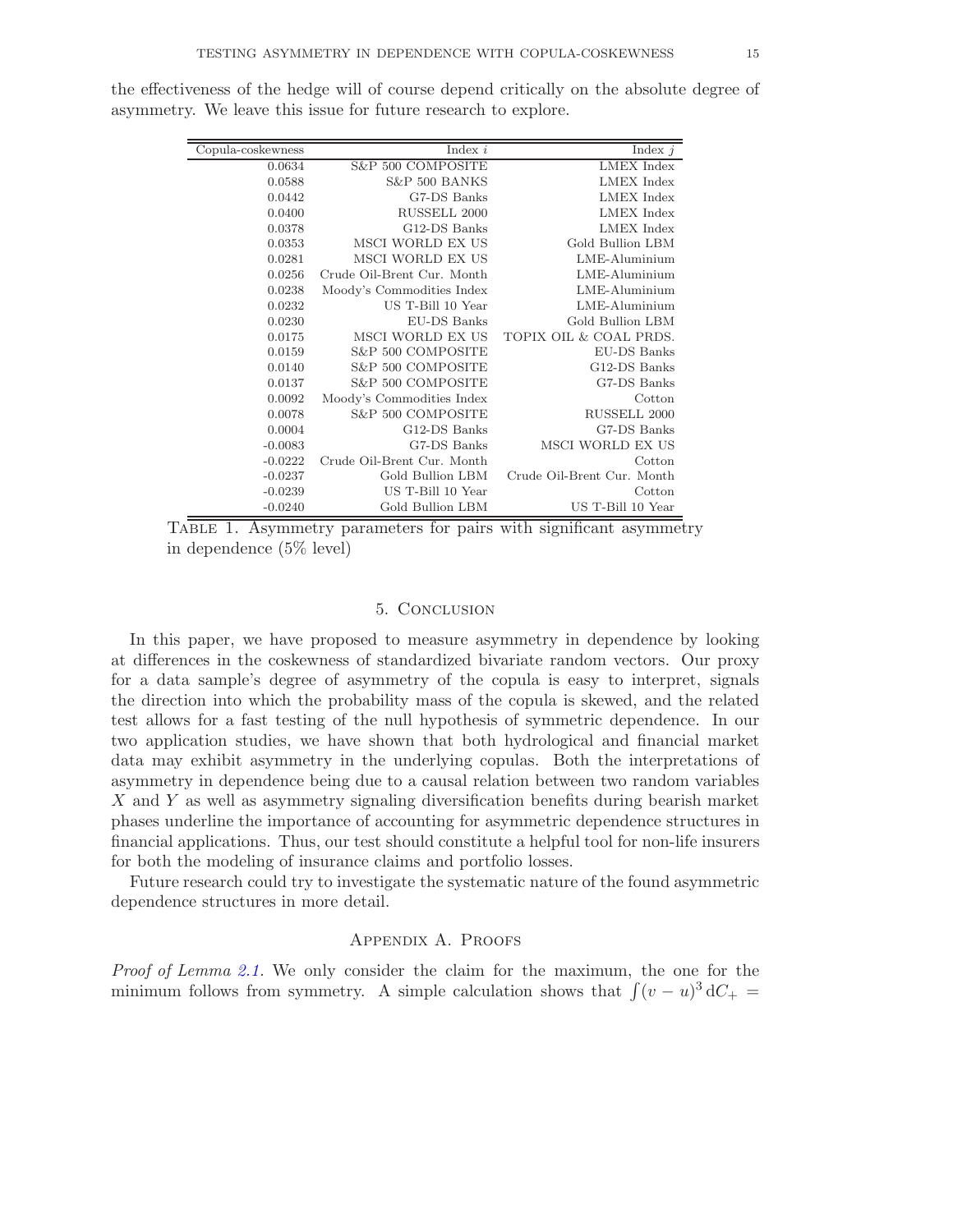$3^3/4^4$ , whence it remains to be shown that  $C_+$  is a maximizer of the map  $C \rightarrow \int (v$  $u)^3$  d $C(u, v)$ .

Let  $B([0,1])$  denote the set of bounded Borel-measurable functions on [0,1]. Proposition 2 in Gaffke and Rüschendorf  $(1981)$  shows that the maximum in Lemma [2.1](#page-4-0) is attained, and Corollary 3 in the same reference characterizes that maximum:  $C^*$  is a maximizer of  $C \mapsto \int (v-u)^3 dC(u,v)$  if and only if there exist functions  $f, g \in B([0,1])$ such that  $f(u) + g(v) \ge (v - u)^3$  and such that  $f(u) + g(v) = (v - u)^3$  almost surely with respect to the measure induced by  $C^*$ .

An argumentation similar to the one in Example  $1(a)$  of Gaffke and Rüschendorf [\(1981](#page-17-17)) suggests to define

$$
f(u) = \begin{cases} -\frac{6}{64} - \frac{1}{2}(2u - 1)^3, & u < \frac{1}{4} \\ \frac{1}{64} - \frac{3}{16}u, & u \ge \frac{1}{4} \end{cases}
$$

and

$$
g(v) = \begin{cases} \frac{1}{64} + \frac{3}{16}v, & v \leq \frac{3}{4} \\ \frac{6}{64} + \frac{1}{2}(2v - 1)^3, & v > \frac{3}{4}. \end{cases}
$$

The proof of Lemma [2.1](#page-4-0) is finished once we have shown that  $f(u) + g(v) = (v - u)^3$ whenever  $(u, v) \in \text{supp}(C_+)$ , and that  $f(u) + g(v) \ge (v - u)^3$  for all  $(u, v) \in [0, 1]^2$ .

First, let  $(u, v) \in \text{supp}(C_+) = A_1 \cup A_2$ , where  $A_1 = \{(u, v) \in (0, 0.25) \times (0.75, 1) : v =$  $1-u$  and where  $A_2 = \{(u, v) \in (0.25, 1) \times (0, 0.75) : v = u - 0.25\}$ . If  $(u, v) \in A_1$ , then

$$
f(u) + g(v) = f(u) + g(1 - u) = -\frac{6}{64} - \frac{1}{2}(2u - 1)^3 + \frac{6}{64} + \frac{1}{2}(1 - 2u)^3 = (1 - 2u)^3
$$
  
=  $(v - u)^3$ .

Similarly, if  $(u, v) \in A_2$ , then

$$
f(u) + g(v) = f(u) + g(u - \frac{1}{4}) = \frac{1}{64} - \frac{3}{16}u + \frac{1}{64} + \frac{3}{16}(u - \frac{1}{4}) = -\frac{1}{64}
$$

$$
= (v - u)^3
$$

It remains to be shown that  $h(u, v) := f(u) + g(v) - (v - u)^3$  is nonnegative for all  $(u, v) \in [0, 1]^2$ . Four cases need to be distinguished, we begin by  $u \ge 1/4$  and  $v \le 3/4$ . Let  $x = (v - u)$ , a number in [-1, 1/2]. Then

$$
h(u,v) = \frac{1}{64} - \frac{3}{16}u + \frac{1}{64} + \frac{3}{16}v - x^3 = \frac{1}{32} + \frac{3}{16}x - x^3.
$$

The polynomial on the right-hand side can be easily seen to be nonnegative on  $[-1, 1/2]$ (with two zeros at  $x = -1/4$  and  $x = 1/2$ ).

Now, consider  $u < 1/4$  and  $v > 3/4$ . Let  $x = 2v-1 \in (1/2, 1]$  and  $y = 1-2u \in (1/2, 1]$ , such that  $v-u = (2v-1+1-2u)/2 = (x+y)/2$ . By convexity of  $t \mapsto t^3$  on the nonnegative numbers, we have

$$
(v-u)^3 = \left\{\frac{1}{2}(x+y)\right\}^3 \le \frac{1}{2}x^3 + \frac{1}{2}y^3 = f(u) + g(v),
$$

whence  $h(u, v) \geq 0$ .

Third, let  $u < 1/4$  and  $v \leq 3/4$ , then

$$
h(u, v) = -\frac{5}{64} - \frac{1}{2}(2u - 1)^3 + \frac{3}{16}v - (v - u)^3.
$$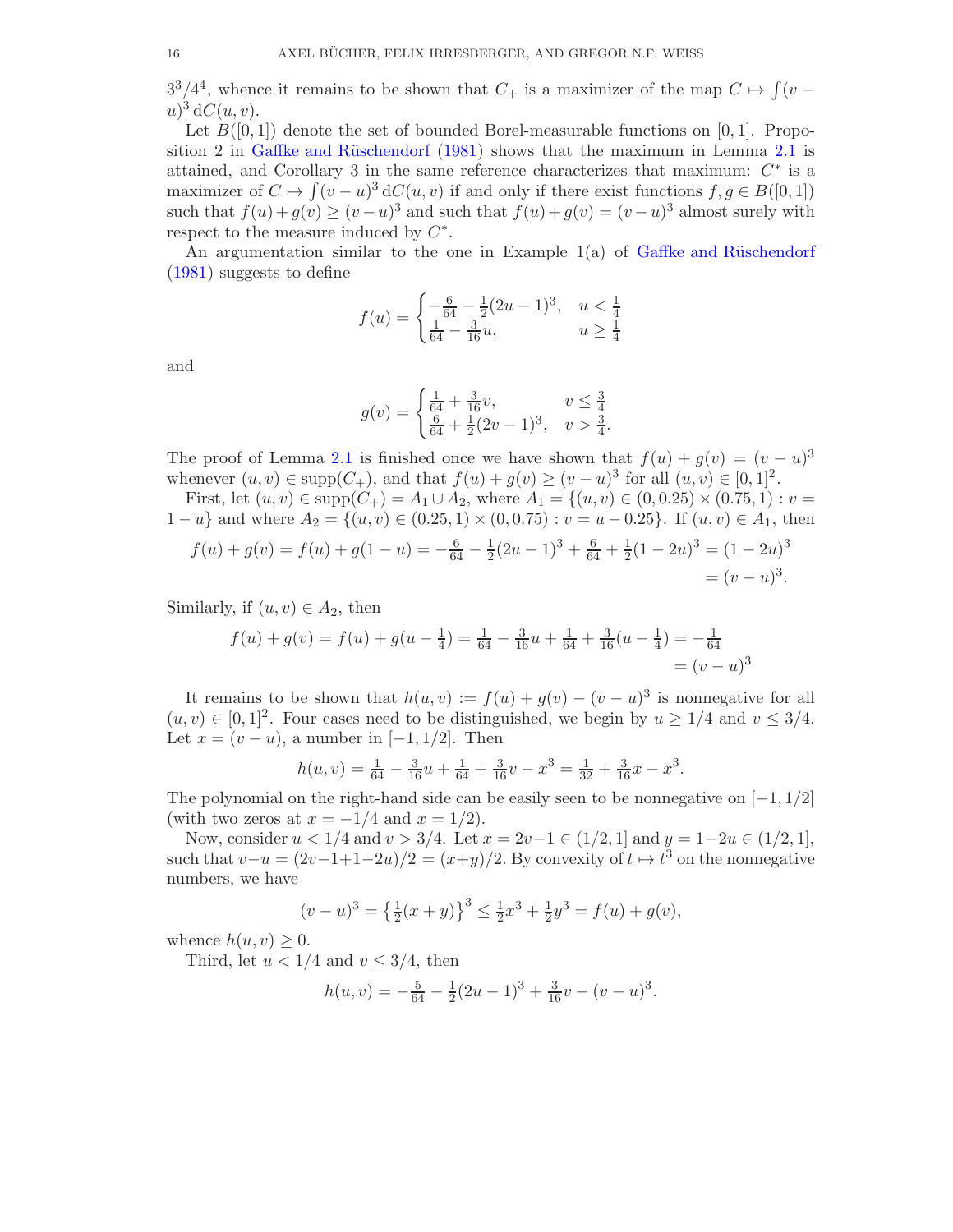<span id="page-17-7"></span>Since  $\frac{\partial}{\partial u}h(u, v) = 3\{(v - u)^2 - (1 - 2u)^2\} = 3(v + 1 - 3u)(v + u - 1)$  is nonpositive on  $[0, 1/4] \times [0, 3/4]$ , the function  $u \mapsto h(u, v)$  is nonincreasing for any v, whence

$$
h(u, v) \ge h(\frac{1}{4}, v) = -\frac{1}{64} + \frac{3}{16} - (v - \frac{1}{4})^3.
$$

<span id="page-17-3"></span>The polynomial on the right-hand side can be easily seen to be nonnegative on  $[0, 3/4]$ (with two zeros at  $v = 0$  and  $v = 3/4$ ).

<span id="page-17-5"></span>Finally, let  $u \geq 1/4$  and  $v > 3/4$ , then

$$
h(u, v) = \frac{7}{64} - \frac{3}{16}u + \frac{1}{2}(2v - 1)^3 - (v - u)^3.
$$

<span id="page-17-15"></span>Since  $\frac{\partial}{\partial v}h(u, v) = 3\{(2v - 1)^2 - (v - u)^2\} = 3(2v - u + 2)(3v + u - 1)$  is nonnegative on  $[1/4, 1] \times [3/4, 1]$ , the function  $v \mapsto h(u, v)$  is nondecreasing for any v, whence

$$
h(u, v) \ge h(u, \frac{3}{4}) = \frac{11}{64} - \frac{3}{16} - (\frac{3}{4} - u)^3.
$$

<span id="page-17-10"></span><span id="page-17-4"></span>The polynomial on the right-hand side can be easily seen to be nonnegative on  $(1/4, 1]$ (with two zeros at  $u = 1/4$  and  $u = 1$ ). The proof is finished.

<span id="page-17-16"></span><span id="page-17-14"></span>*Proof of Proposition [2.2.](#page-5-1)* Let  $\mathbb{C}_n(u, v) = \sqrt{n}(\hat{C}_n(u, v) - C(u, v))$  denote the empirical copula process. As a consequence of [\(2.4\)](#page-5-2), we can write  $\sqrt{n}(\hat{a}_{X,Y} - a_{X,Y}) = (256/27)$ .  $\int (v-u)^3 d\mathbb{C}_n(u,v)$ . Random variables of the form  $\int g(u,v) d\mathbb{C}_n(u,v)$  are considered in Theorem 6 in [Radulovic et al.](#page-18-20) [\(2014](#page-18-20)). For  $g(u, v) = g_0(u, v) = (v - u)^3$ , the functions  $T_1(g)$  and  $T_2(g)$  defined in formula (21) of that reference are given by

$$
T_1(g) = -3g_1, \qquad T_2(g) = 3g_2.
$$

<span id="page-17-17"></span><span id="page-17-0"></span>It now follows from the proof of Theorem 6 in [Radulovic et al.](#page-18-20) [\(2014](#page-18-20)) (in their notation: from the asymptotic equivalence of  $\mathbb{Z}_n$  and  $\mathbb{Z}_n$ ) that

<span id="page-17-8"></span>
$$
\int (v-u)^3 dC_n(u,v) = \int \{g_0(u,v) - 3g_1(u,v) + 3g_2(u,v)\} d\alpha_n(u,v) + o_{\mathbb{P}}(1),
$$

<span id="page-17-13"></span><span id="page-17-11"></span>where  $\alpha_n(u, v) = n^{-1/2} \sum_{i=1}^n \{1(U_i \le u, V_i \le v) - C(u, v)\}.$  The integral on the righthand side of this display can be written as

$$
n^{-1/2} \sum_{i=1}^{n} (27/256) \cdot \{h(U_i, V_i) - \mathbb{E}[h(U_i, V_i)]\},\,
$$

<span id="page-17-12"></span><span id="page-17-9"></span>which implies the assertion.

### **ACKNOWLEDGMENTS**

<span id="page-17-6"></span><span id="page-17-2"></span><span id="page-17-1"></span>The authors would like to thank Patrick Brockett (the editor) and two anonymous referees for helpful comments on an earlier version, Andreas Schumann for providing us with the hydrological data set, and Paul Kinsvater for helpful discussions. This research has been supported by the Collaborative Research Center "Statistical modeling of nonlinear dynamic processes" (SFB 823) of the German Research Foundation, which is gratefully acknowledged. Parts of this paper were written when A. Bücher was a visiting professor at Technische Universität Dortmund.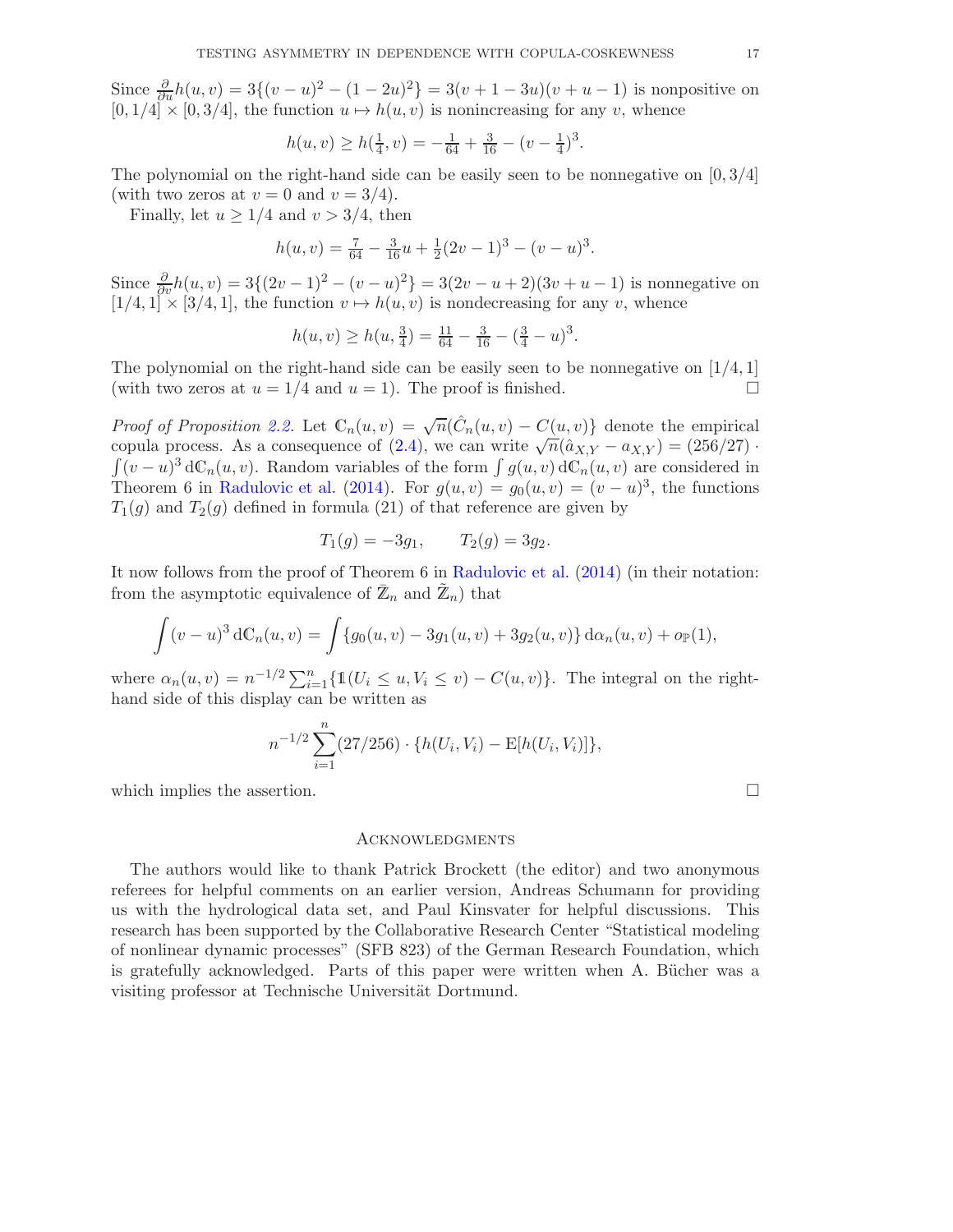### **REFERENCES**

- <span id="page-18-16"></span><span id="page-18-4"></span>Ang, A., J. Chen, and Y. Xing (2006). Downside risk. Review of Financial Studies 19, 1191–1239.
- <span id="page-18-17"></span>Bücher, A., H. Dette, and S. Volgushev (2011). New estimators of the Pickands dependence function and a test for extreme-value dependence. Ann. Statistics  $39(4)$ , 1963–2006.
- <span id="page-18-15"></span><span id="page-18-3"></span>Christoffersen, P., V. Errunza, K. Jacobs, and H. Langlois (2012). Is the potential for international diversification disappearing? a dynamic copula approach. Review of Financial Studies 25, 3711–3751.
- <span id="page-18-6"></span>Czado, C., R. Kastenmeier, E. C. Brechmann, and A. Min (2012). A mixed copula model for insurance claims and claim sizes. Scandinavian Actuarial Journal 2012(4), 278–305.
- <span id="page-18-11"></span>Demarta, S. and A. J. McNeil (2004). The t copula and related copulas. International Statistical Review 73, 111–129.
- <span id="page-18-13"></span>Durante, F., S. Saminger-Platz, and P. Sarkoci (2009). Regular patchwork for bivariate copulas and tail dependence. Communications in Statistics - Theory and Methods 38, 2515–2527.
- <span id="page-18-10"></span>Eling, M. (2012). Fitting insurance claims to skewed distributions: Are the skew-normal and skew-student good models? *Insurance Math. Econom.*  $51(2)$ ,  $239 - 248$ .
- <span id="page-18-19"></span><span id="page-18-8"></span>Erhardt, V. and C. Czado (2012). Modeling dependent yearly claim totals including zero claims in private health insurance. Scandinavian Actuarial Journal  $2012(2)$ , 106–129.
- <span id="page-18-0"></span>Gaffke, N. and L. Rüschendorf (1981). On a class of extremal problems in statistics. Math. Operationsforsch. Statist. Ser. Optim. 12 (1), 123–135.
- <span id="page-18-5"></span>Genest, C., K. Ghoudi, and L.-P. Rivest (1995). A semiparametric estimation procedure of dependence parameters in multivariate families of distributions. Biometrika  $82(3)$ , 543–552.
- <span id="page-18-2"></span>Genest, C., J. Nešlehová, and J.-F. Quessy (2011). Tests of symmetry for bivariate copulas. The Annals of the Institute of Statistical Mathematics 64, 811–834.
- <span id="page-18-7"></span><span id="page-18-1"></span>Genest, C., J. Nešlehová, and M. Ruppert (2011). Discussion: Statistical models and methods for dependence in insurance data  $[\text{mr}2830506]$ . J. Korean Statist. Soc. 40(2), 141–148.
- <span id="page-18-20"></span>Genest, C., J. G. Nešlehová, and B. Rémillard (2013). On the estimation of Spearman's rho and related tests of independence for possibly discontinuous multivariate data. J. Multivariate Anal. 117, 214–228.
- <span id="page-18-12"></span>Genest, C., J. G. Nešlehová, and B. Rémillard (2014). On the empirical multilinear copula process for count data. *Bernoulli*  $20(3)$ , 1344–1371.
- <span id="page-18-9"></span>Genest, C. and J. Nešlehová (2013). Assessing and modeling asymmetry in bivariate continuous data. In P. Jaworski, F. Durante, and W. Härdle (Eds.), Copulae in Mathematical and Quantitative Finance. Springer.
- <span id="page-18-14"></span>Genest, C., B. Rémillard, and D. Beaudoin (2009). Goodness-of-fit tests for copulas: a review and a power study. *Insurance Math. Econom.*  $44(2)$ , 199–213.
- <span id="page-18-18"></span>Genest, C. and J. Segers (2009). Rank-based inference for bivariate extreme-value copulas. Ann. Statist. 37 (5B), 2990–3022.
- Harvey, C. and A. Siddique (2000). Conditional skewness in asset pricing tests. Journal of Finance 55, 1263–1295.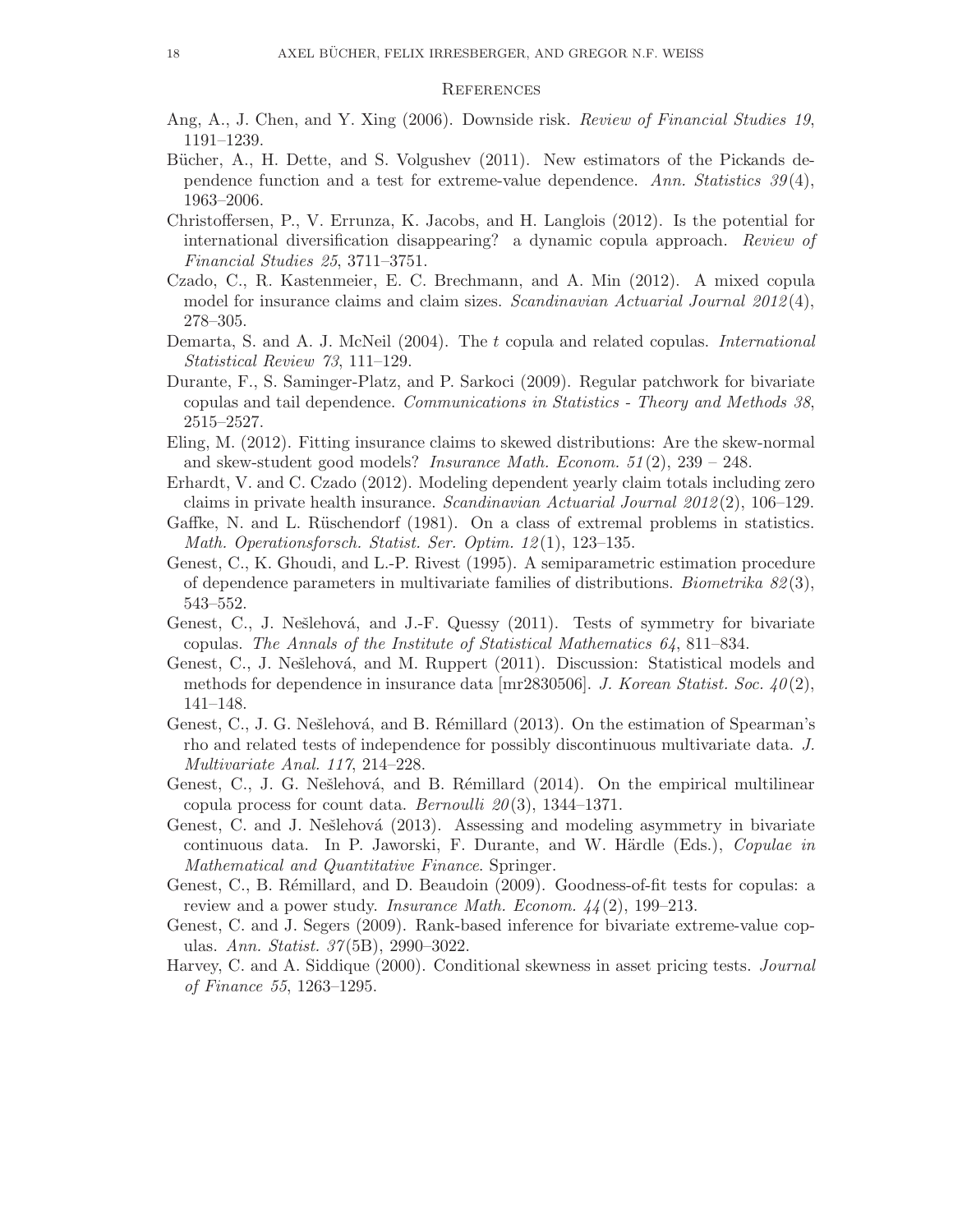- Hofert, M., I. Kojadinovic, M. Mächler, and J. Yan (2016). *copula: Multivariate Depen*dence with Copulas. R package version 0.999-15.
- Hua, L. and M. Xia (2014). Assessing high-risk scenarios by full-range tail dependence copulas. North American Actuarial Journal 18, 363–378.
- Joe, H. and J. J. Xu (1996, Oct). The estimation method of inference functions for margins for multivariate models.
- Jong, P. D. (2012). Modeling dependence between loss triangles. North American Actuarial Journal 16, 74–86.
- Khoudraji, A. (1995). Contributions à l'étude des copules et à la modélisation des valeurs extrémes bivariées. Ph. D. thesis, Université Laval, Québec, Canada.
- Kraus, A. and R. Litzenberger (1976). Skewness preference and the valuation of risk assets. Journal of Finance 31, 1085–1100.
- Liebscher, E. (2008). Construction of asymmetric multivariate copulas. Journal of Multivariate Analysis 99, 2234–2250.
- Liebscher, E. (2011). Construction of asymmetric multivariate copulas. *Journal of* Multivariate Analysis 99, 2234–2250. Erratum in J. Multivariate Anal. 102, 869–870  $(2011).$
- Miller, M. (2012). Mathematics and Statistics for Financial Risk Management. Wiley Finance. Wiley.
- Nelsen, R. B. (2007). Extremes of nonexchangeability. Statist. Papers 48 (2), 329–336.
- Nešlehová, J. (2007). On rank correlation measures for non-continuous random variables. J. Multivariate Anal. 98(3), 544–567.
- Omelka, M., I. Gijbels, and N. Veraverbeke (2009). Improved kernel estimation of copulas: weak convergence and goodness-of-fit testing. Ann. Statist. 37 (5B), 3023–3058.
- Patton, A. J. (2006). Modelling asymmetric exchange rate dependence. International Economic Review 47, 527–556.
- Peng, L. (2008). Estimating the probability of a rare event via elliptical copulas. North American Actuarial Journal 12, 116–128.
- Quessy, J.-F. and T. Bahraoui (2013). Graphical and formal statistical tools for assessing the symmetry of bivariate copulas. Canad. J. Statist. 41 (4), 637–656.
- Quessy, J.-F. and T. Bahraoui (2014). Weak convergence of empirical and bootstrapped C-power processes and application to copula goodness-of-fit. J. Multivariate Anal. 129, 16–36.
- Radulovic, D., M. Wegkamp, and Y. Zhao (2014). Weak convergence of empirical copula processes indexed by functions. Bernoulli (forthcoming). arXiv:1410.4150.
- Remillard, B. (2010). Goodness-of-fit tests for copulas of multivariate time series. SSRN: http://ssrn.com/abstract=1729982 or http://dx.doi.org/10.2139/ssrn.1729982.
- Siburg, K. F., K. Stehling, P. Stoimenov, and G. N. Weiß (2016). An order of asymmetry in copulas, and implications for risk management. Insurance Math. Econom. 68, 241– 247.
- Siburg, K. F. and P. A. Stoimenov (2008). Gluing copulas. Communications in Statistics - Theory and Methods 37, 3124–3134.
- Tsukahara, H. (2005). Semiparametric estimation in copula models. Canad. J. *Statist.*  $33(3)$ ,  $357-375$ .